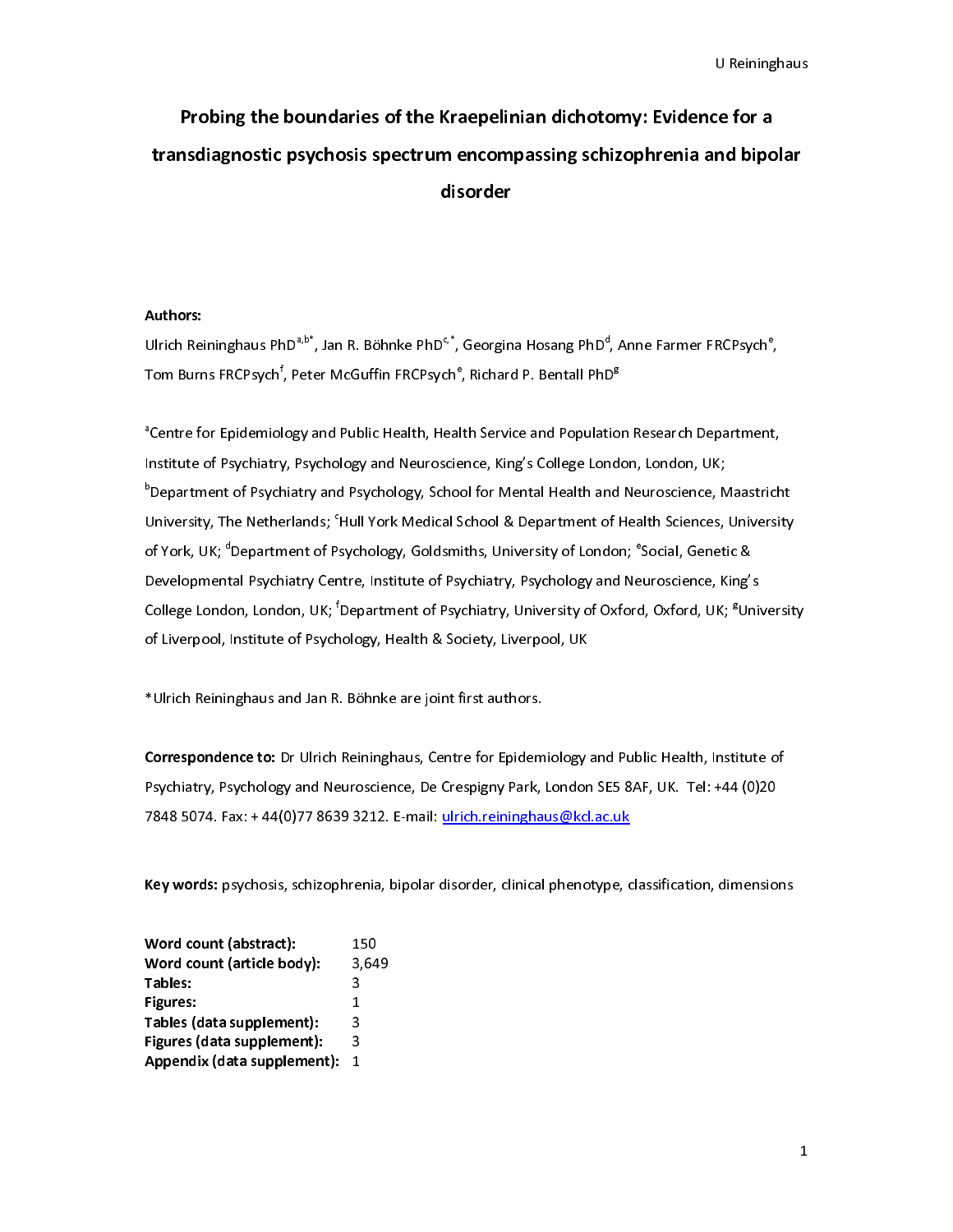# Abstract

external<br>Properties<br>Internal<br>Properties Background: In recent years, the Kraepelinian dichotomy has been challenged in light of evidence on<br>shared genetic and environmental factors for schizophrenia and bipolar disorder, but empirical<br>efforts to identify a trans

shared genetic and environmental factors for the efforts to identify a transdiagnostic phenotype of psychosis remain remarkably limited.<br>Aims: To investigate whether schizophrenia spectrum and bipolar disorder, lie on a tr Aims: To investigate whether schizophrenia spectrum and bipolar disorder lie on a transpectrum with overlapping non-affective and affective psychotic symptoms.<br>Spectrum with overlapping non-affective and affective psychoti

Aims: To investigate whether schizophrenia spectrum and bipolar disorder lie on a transdiagnostic<br>spectrum with overlapping non-affective and affective psychotic symptoms.<br>Methods: Multidimensional item response modelling

spectrum with the spectrum of the spectrum with the Methods: Multidimensional item response modelling was conducted on symptoms.<br>The OPCRIT system in 1168 patients with schizophrenia spectrum and bipolar dis<br>Results: A bif Methods: Multidimensional tem response modelling was conducted on symptom ratings of the<br>OPCRIT system in 1168 patients with schizophrenia spectrum and bipolar disorder.<br>Results: A bifactor model with one general, transdia Results: A bifactor model with one general, transdiagnostic psychosis dimension un<br>and non-affective psychotic symptoms and five specific dimensions of positive, neg.<br>disorganized, manic, and depressive symptoms provided t Results: A bifactor model with one general, transdiagnostic psychosis dimension underlying affective<br>and non-affective psychotic symptoms and five specific dimensions of positive, negative,<br>disorganized, manic, and depress disorganized, manic, and depressive symptoms provided the best model fit and diagnostic<br>categorical classification.<br>**Conclusions:** Our findings provide support for including dimensional approaches into clas<br>systems and a d

discription and a disorder manifology categorical classification.<br> **Conclusions:** Our findings provide support for including dimensional approaches into classification<br>
systems and a directly measurable clinical phenotype **Conclusions:** Our findings<br>systems and a directly me<br>genetic and environment: Explorations: Our minings provide support for including dimensional approaches into classification<br>systems and a directly measurable clinical phenotype for cross-disorder investigations into shared<br>genetic and environmenta systems and a directly measurable clinical phenotype for cross-distorder into shared into shared investigation<br>genetic and environmental factors of psychosis. genetic and environmental factors of psychosis.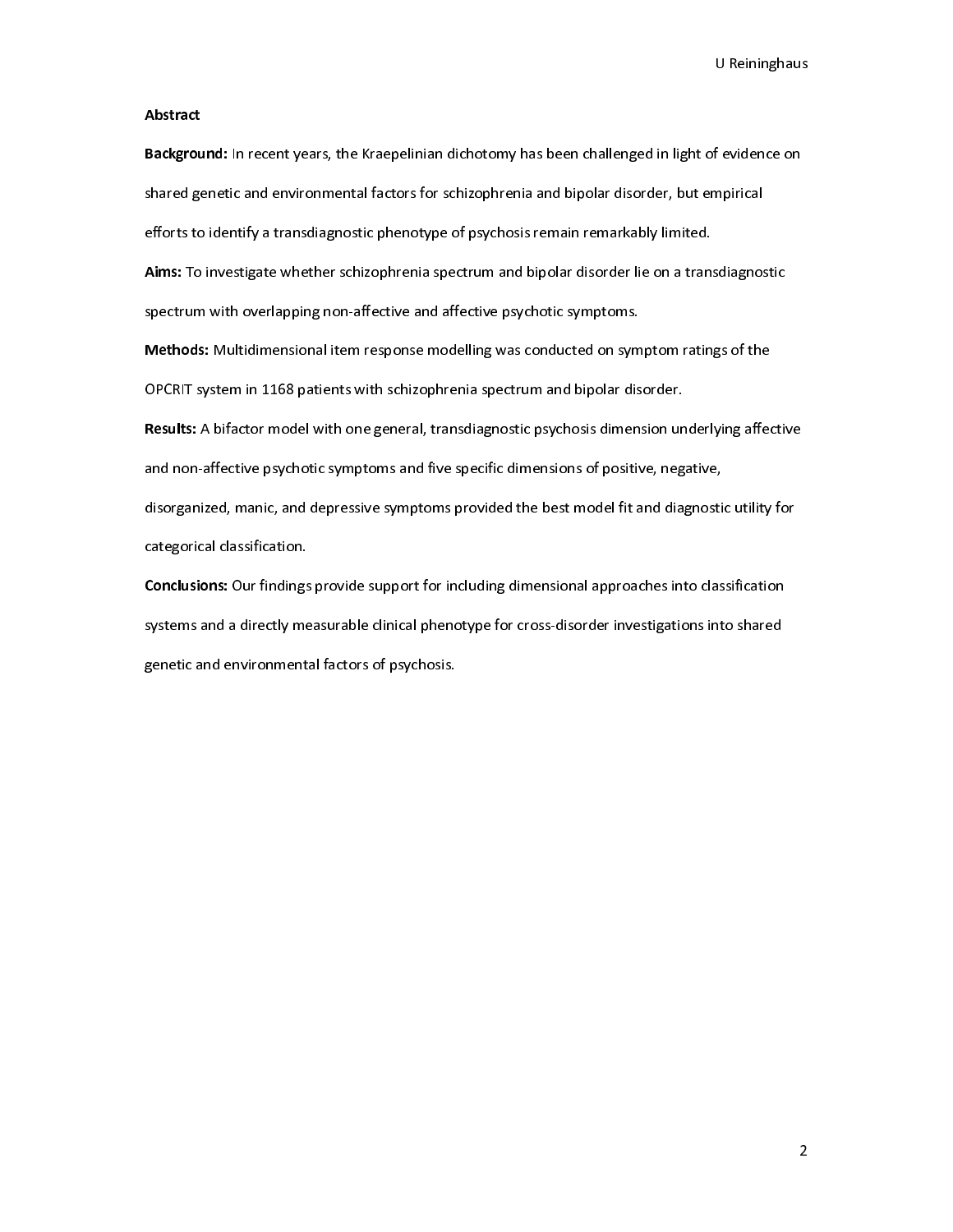## Introduction

diagnostic<br>s dichotomy<br>1-5 0)  $^{2}$  the classification in psychiatry ever since it was first proposed by Emil Kraepelin.<sup>1</sup> While this dichotom<br>remains in the *Diagnostic and Statistical Manual of Mental Disorders, Fifth Edition* (DSM-5.0),<sup>2</sup> the<br>need for a di classification in psychiatry ever since it was first proposed by Emil Kraepelin.<sup>4</sup><br>remains in the *Diagnostic and Statistical Manual of Mental Disorders, Fifth Ec*<br>need for a dimensional approach to classification in psyc fition  $(DSM-5.0)^2$  the<br>n of such an approach in<br>ernational Classification<br>at looks across remains in the *Diagnostic and Statistical Manual of Mental Disorders, Fifth Edition* (DSM-5.0),<sup>2</sup><br>need for a dimensional approach to classification in psychiatry,<sup>3</sup> and inclusion of such an appro<br>updated versions of DSM the<br>bach<br>ficati need for a dimensional approach to classification in psychiatry, $\degree$ <br>updated versions of DSM-5.0<sup>4</sup> and the impending, *eleventh revis*<br>of Diseases (ICD-11),<sup>5</sup> continues to be debated in view of calls fo<br>diagnostic catego updated versions of DSM-5.0<sup>4</sup> and the impending, *eleventh revision of the International Classification*<br>of Diseases (ICD-11),<sup>5</sup> continues to be debated in view of calls for research that looks across<br>diagnostic categor updated versions of DSM-5.0"<br>*of Diseases* (ICD-11),<sup>5</sup> continue<br>diagnostic categories<sup>3,5</sup> and th<br>In recent years, the Kraepelini and the imperiang, eleventh revision of the international classification<br>es to be debated in view of calls for research that looks across<br>e persistent challenge of high comorbidity rates.<sup>3-8</sup><br>an dichotomy has been challen

*of Diseases* (ICD-11), $^{\circ}$  continues to be debated in view of calls for research that looks across<br>diagnostic categories<sup>3,5</sup> and the persistent challenge of high comorbidity rates.<sup>3-8</sup><br>In recent years, the Kraepelinia diagnostic categories<sup>3,5</sup> and the persistent challenge of high comorbidity rates.<sup>35</sup><br>In recent years, the Kraepelinian dichotomy has been challenged in light of evider<br>aetiological factors in schizophrenia and bipolar di |<br>|<br>|<br>| aetiological factors in schizophrenia and bipolar disorder.<sup>9</sup> Evidence has accumulated that genetic<br>risk is partly shared between schizophrenia and bipolar disorder.<sup>9-12</sup> For instance, molecular genet<br>studies point to co aetiological factors in schizophrenia and bipolar disorder."<br>risk is partly shared between schizophrenia and bipolar dis<br>studies point to common DNA variants that impact on risk<br>on shared environmental contributions to sch risk is partly shared between schizophrenia and bipolar disorder.<sup>9-12</sup> For instance, molecular genetic<br>studies point to common DNA variants that impact on risk of both disorders.<sup>11</sup> There is also evidence<br>on shared envi risk is partly shared between schizophrenia and bipolar disorder.<sup>944</sup> For instance, molecular genetic<br>studies point to common DNA variants that impact on risk of both disorders.<sup>11</sup> There is also evidence<br>on shared enviro studies point to common DNA variants that impact on risk of both disorders.<sup>44</sup> There is also evidence<br>on shared environmental contributions to schizophrenia and bipolar disorder.<sup>12</sup> These include<br>prenatal factors,<sup>13,14</sup> on shared environmental contributions to schizophrenia and bipolar disorder.<sup>11</sup> These include<br>prenatal factors,<sup>13,14</sup> childhood adversity,<sup>15</sup> substance misuse,<sup>16,17</sup> urbanicity,<sup>18,19</sup> and ethnicity.<br>These findings, ta prenatal factors,<sup>25,24</sup> childhood adversity,<sup>25</sup> substance misuse,<sup>26,27</sup> urbanicity,<sup>26,25</sup> and ethnicity.<sup>25</sup><br>These findings, taken together, challenge Kraepelin's<sup>1</sup> distinction between schizophrenia and bip<br>disorder a These findings, taken together, challenge Kraepelin's\*<br>disorder and their classification as separate diagnostic<br>have proposed a transdiagnostic, mood-psychosis clin<br>domains of psychopathology, namely schizophrenia, s distinction between schipping and only chiral contracts.<br>
Sentities. Alternatively, Craddock and Owen<sup>9</sup><br>
Sical dimension with three overlapping broad<br>
chizoaffective and bipolar disorder. disorder and their classification as separate diagnostic entities. Alternatively, Craddock and Owen<sup>-</sup><br>have proposed a transdiagnostic, mood-psychosis clinical dimension with three overlapping broad<br>domains of psychopathol

domains of psychopathology, namely schizophrenia, schizoaffective and bipolar disorder.<br>However, there is also evidence on genetic and environmental risks that are not shared between<br>schizophrenia and bipolar disorder. Fam domains of psychopathology, namely schizophrenia, schizoaffective and bipolar disorder.<br>However, there is also evidence on genetic and environmental risks that are not shared between<br>schizophrenia and bipolar disorder. Fam |<br>|<br>|<br>| schizophrenia and bipolar disorder. Family studies have consistently reported unique genetic<br>contributions to schizophrenia and bipolar disorder.<sup>12</sup> Findings further suggest some degree of<br>specificity of environmental ex schizophrenia and bipolar disorder.<sup>12</sup> Findings further suggest some degree of specificity of environmental exposures.<sup>8,18,19</sup> While, coupled with evidence on differences in consistently of environmental exposures.<sup>8,18,</sup> contributions to schizophrenia and bipolar disorder.<sup>12</sup> Findings further suggest some degree of<br>specificity of environmental exposures.<sup>8,18,19</sup> While, coupled with evidence on differences in cou<br>and outcome,<sup>8</sup> these fin and outcome,<sup>8</sup> these findings support the heterogeneity of psychotic disorders, it remains unclear<br>which general and/or specific domains of the clinical psychosis phenotype will be most useful to and outcome,"<br>which general<br>a and/or specific domains of the clinical psychosis phenotype will be most useful to  $\frac{1}{2}$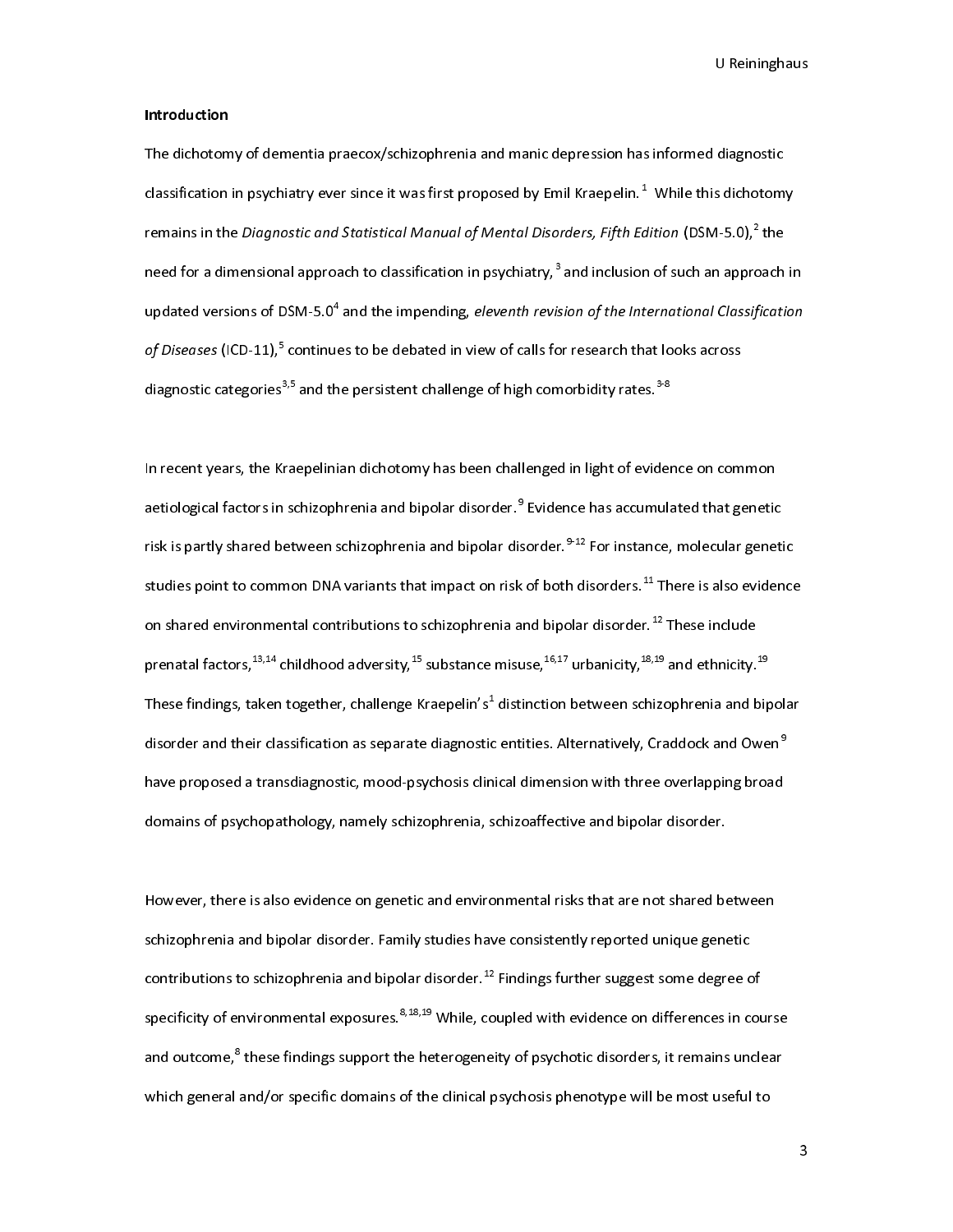u B<br>al and<br>and nevebosis

measure and mapp since generic and entiremmental factors and master, ingeredigent and<br>psychological mechanisms.<sup>9</sup><br>at the clinical symptom level remain remarkably limited. While previous factor-analytic work h psychological mechanisms."<br>Intriguingly, empirical effort:<br>at the clinical symptom leve<br>largely pointed toward a per |<br>|<br>|<br>| Intriguingly, empirical effortable continuity a more continuities, cominally precise precisely  $p$  is the yerocity<br>at the clinical symptom level remain remarkably limited. While previous factor-analytic work has<br>largely po at the clinical symptom as a pentagonal model with five dimensions of positive symptoms, negative<br>symptoms, cognitive disorganization, mania, and depression,<sup>20</sup> we have recently reported eviden<br>for a bifactor model that i symptoms, cognitive disorganization, mania, and depression,<sup>20</sup> we have recently reported eviden<br>for a bifactor model that includes one general psychosis dimension underlying affective and non-<br>affective psychotic symptom symptoms, cognitive disorganization, mania, and depression,<sup>20</sup> we have recently reported evidence<br>for a bifactor model that includes one general psychosis dimension underlying affective and non-<br>affective psychotic sympto Negative Syndrome Scale) not directly linked to existing diagnostic classification systems. Also, in regative symptoms, disorganization, mania, and depression.<sup>21</sup> However, findings were restricted<br>samples of schizophrenia spectrum disorder and the clinical symptom measure (i.e., the Positive<br>Negative Syndrome Scale) not negative symptoms, disorganization, mania, and depression.<sup>21</sup> However, findings were restricted to<br>samples of schizophrenia spectrum disorder and the clinical symptom measure (i.e., the Positive and<br>Negative Syndrome Scal samples of schizophrenia spectrum and the including proportion such the clinical systems. Also, in<br>Negative Syndrome Scale) not directly linked to existing diagnostic classification systems. Also, in<br>contrast to our recent Negative Syndrom Contrast to our recent finding, Russo et al.<sup>22</sup> reported a model with two distinct factors for non-<br>affective and affective psychosis. Empirical evidence on general and/or specific symptom dimensional the contrast to our recent finding, Russo et al.<sup>22</sup> reported a model with two distinct factors for non-<br>affective and affective psychosis. Empirical evidence on general and/or specific symptom dimer<br>and their diagnostic utili and their diagnostic utility, in both schizophrenia spectrum *and* bipolar disorder may help psychiatry<br>move toward diagnostic approaches that better match shared and non-shared genetic and<br>environmental risks, on the basi and their diagnostic drinty, in both schizophrenia spectrum and bipolar disorder may help psychiatry<br>move toward diagnostic approaches that better match shared and non-shared genetic and<br>environmental risks, on the basis o move to match angulation approaches that better match shared and text shared genericant<br>environmental risks, on the basis of which treatment and prognosis can be optimised. In thi<br>we aimed to investigate whether schizophre environmental risks, on a transdiagnostic spectrum with overlapping non-affective and affective psychotic symptoms using a<br>transdiagnostic spectrum with overlapping non-affective and affective psychotic symptoms using a<br>sy transdiagnostic spectrum with overlapping non-affective and affective psychotic sympto<br>symptom measure that can be directly used for making clinical diagnosis, i.e., the OPera<br>CRITeria (OPCRIT) system.<sup>23</sup> To this end, we symptom measure that can be directly used for making clinical diagnosis, i.e., the OPerational<br>CRITeria (OPCRIT) system.<sup>23</sup> To this end, we sought to examine: a) whether the previously identified<br>general psychosis dimensi symptom measure that can be directly used for making clinical inggivenymal, and a condensation<br>CRITeria (OPCRIT) system.<sup>23</sup> To this end, we sought to examine: a) whether the previously iden<br>general psychosis dimension hol CRITeria (OPCRIT) system.<sup>25</sup> To this end, we sought to examine: a) whether the previously identified<br>general psychosis dimension holds across diagnostic categories of schizophrenia spectrum and<br>bipolar disorders; b) wheth general psychosis dimension of specific psychosis dimensions is justified in addition<br>general psychosis dimension; c) the diagnostic utility of general and specific psychosis dimensio<br>classifying patients correctly into ca beheved by the disorders; b) whether formation of specific psycholar and specific psychosis dimensions for classifying patients correctly into categorical diagnoses of psychotic disorders; and d) associations between clini general psychological membersion; c) the diagnoses of psychotic disorders; and d) associations<br>classifying patients correctly into categorical diagnoses of psychotic disorders; and d) associations<br>between clinical variable between clinical variables and general and specific psychosis dimensions.<br>
Social disorders; and disorders; and dispecific psychosis dimensions; and dispersions; and dispersions; and dispersions; and dispersions; and dispe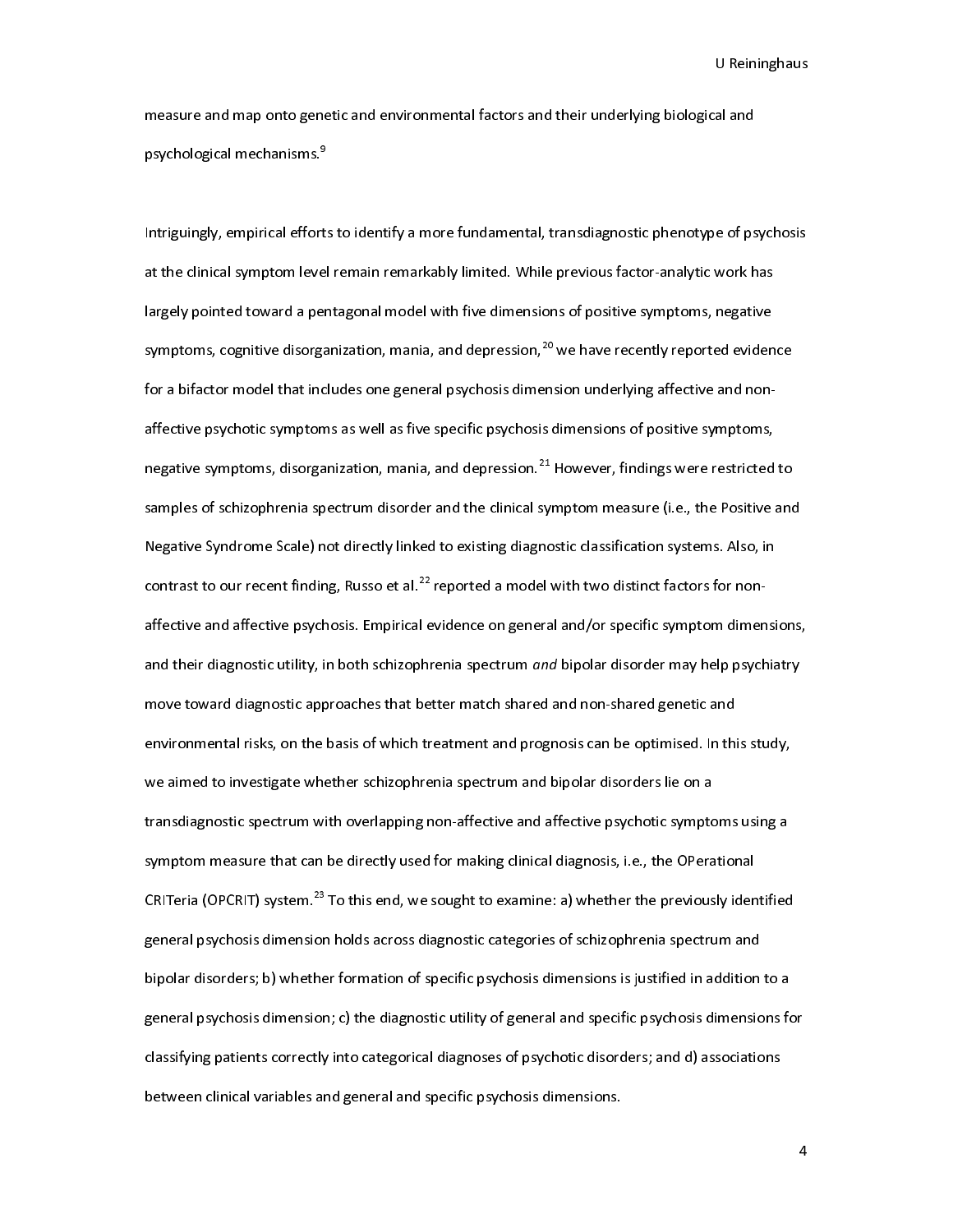# Method

# Sample

 $\frac{1}{2}$ ا<br>ا<br>ا We analysed a pooled sample obtained from the UK700 study<sup>24</sup> and the Bipolar Association Case-<br>Control Study (BACCS).<sup>25</sup> Patients in the UK700 study were recruited between 1994 and 1996 fron<br>four UK inner-city mental hea Control Study (BACCS).<sup>25</sup> Patients in the UK700 study were recruited between 1994 and 1996 from<br>four UK inner-city mental health services in London and Manchester using the following inclusion<br>criteria: 1) aged between 18 four UK inner-city mental health services in London and Manchester using the following inclusion<br>criteria: 1) aged between 18 and 65 years; 2) a psychotic illness for at least 2 years. A total of 708<br>patients were recruite patients were recruited during the study period. Of these, 691 patients with a diagnosis of<br>schizophrenia (n=345), schizoaffective disorder (n=270), mania/bipolar disorder (n=34), and<br>unspecified functional psychoses (n=42 patients were recruited during the study period. Of these, 691 patients with a diagnosis (n=34), and<br>schizophrenia (n=345), schizoaffective disorder (n=270), mania/bipolar disorder (n=34), and<br>unspecified functional psycho since principle disorder increases (n=42) were included into the current study. Patients with a<br>diagnosis of major depression (n=16) or without diagnosis (n=1) were excluded.<br>Patients for the BACCS study<sup>25</sup> were recruite

diagnosis of major depression (n=16) or without diagnosis (n=1) were excluded.<br>Patients for the BACCS study<sup>25</sup> were recruited between 2004 and 2007 from the greater Londo<br>UK, through out-patient psychiatric clinics, self Patients for the BACCS study<sup>25</sup> were recruited between 2004 and 2007 from the<br>UK, through out-patient psychiatric clinics, self-help groups, and media advertise<br>criteria were: 1) aged over 18 years; 2) at least two episod ו<br>ו<br>ג Patients for the BACCS study<sup>25</sup> were recruited between 2004 and 2007 from the greater London area,<br>UK, through out-patient psychiatric clinics, self-help groups, and media advertisements. Inclusion<br>criteria were: 1) aged UK, through out-patient psychiatric clinics) out-trop groups, and means with an entromentation<br>Criteria were: 1) aged over 18 years; 2) at least two episodes of illness, at least one of which fulfille<br>diagnostic criteria f diagnostic criteria for mania/hypomania. During the study period, a total of 512 patients were<br>recruited at the London site. Of these, 477 patients with a current diagnosis of mania/bipolar<br>disorder (n=332), hypomania (n=1 diagnostic criteria for mania, my periteria forming the study period, a total of study periodic recruited at the London site. Of these, 477 patients with a current diagnosis of mania/bipolar disorder (n=332), hypomania (n= disorder (n=332), hypomania (n=143), and unspecified functional psychosis (n=2) were include<br>the current study. Patients with a current diagnosis of major depression (n=2) and current<br>unspecified diagnosis (n=33) were exc the current study. Patients with a current diagnosis of major depression (n=2) and current<br>unspecified diagnosis (n=33) were excluded. More detailed information including ethical approval f<br>all relevant aspects of the stu unspecified diagnosis (n=33) were excluded. More detailed information including ethical a<br>all relevant aspects of the studies is available in Burns et al.<sup>24</sup> and Cohen-Woods et al.<sup>25</sup>. Th<br>samples were combined in a pool all relevant aspects of the studies is available in Burns et al.<sup>24</sup> and Cohen-Woods et al.<sup>25</sup>. The two<br>samples were combined in a pooled sample to achieve both sufficient numbers in each diagnostic<br>group and a sufficient all relevant aspects of the studies is available in Burns et al.<sup>24</sup> and Cohen-Woods et al.<sup>25</sup>. The two<br>samples were combined in a pooled sample to achieve both sufficient numbers in each diagnostic<br>group and a sufficient samples were committed in a poole compile to achieve both sufficient numbers in each diagnostic<br>group and a sufficient prevalence of individual symptoms for item response model analysis to be<br>performed.<br>Measures group and a summary prevalence of individual symptoms for item response model analysis to be<br>performed.<br>Measures

# performed.<br>Measures  $\frac{1}{2}$ Measures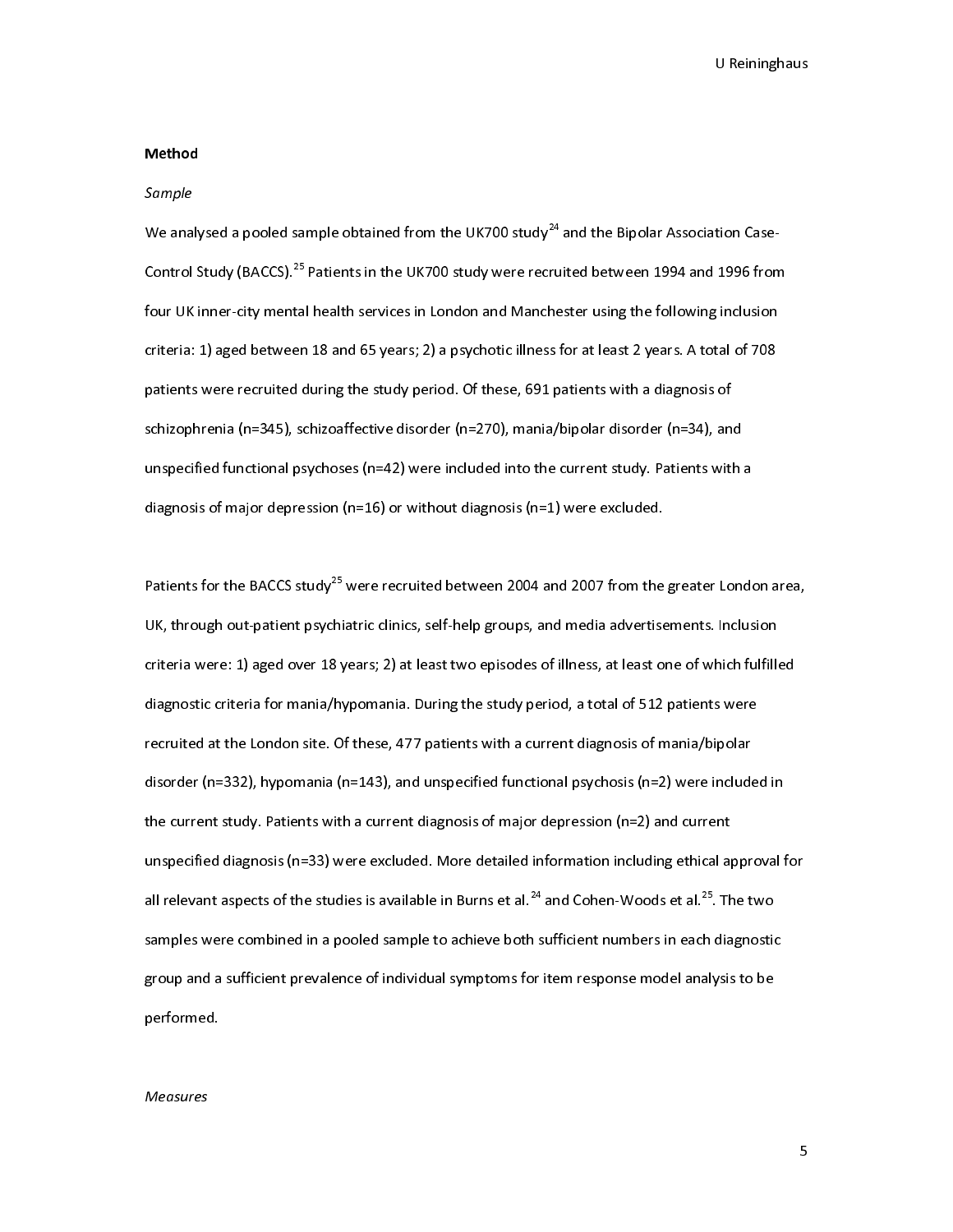$\begin{aligned} \text{et al.}^{\text{23}} \end{aligned}$ <br>emographic<br>rbid The OPCRIT system was used to assess psychiatric symptoms as described by McGuffin et al.<sup>23</sup><br>OPCRIT consists of a 90-item checklist that allows for structured examination of basic demogra<br>information, disease course and s information, disease course and severity (including age at onset, mode of onset, premorbid<br>adjustment), and psychotic symptoms based on all available sources including case records, clinical<br>and research interviews. It pro adjustment), and psychotic symptoms based on all available sources including case records,<br>and research interviews. It provides definitions for each item and algorithms for objective di<br>of non-affective and affective psych and research interviews. It provides definitions for each item and algorithms for objective diagnosis<br>of non-affective and affective psychotic disorders based on a range of diagnostic classification<br>systems. <mark>A detailed de</mark> and research interviews of provide definitions for each idea and algorithms for eaglication<br>of non-affective and affective psychotic disorders based on a range of diagnostic classification<br>systems. <mark>A detailed description </mark> systems. <mark>A detailed description of the use of OPCRIT in the BACCS and UK700 study is provided</mark><br>Appendix DS1 in the online data supplement. For the purposes of this study, psychiatric diagno<br>was made based on the Research systems. The state of the use of the use of this study, psychiatric diagnosis<br>Appendix DS1 in the online data supplement. For the purposes of this study, psychiatric diagnosis<br>was made based on the Research Diagnostic Crit Was made based on the Research Diagnostic Criteria (RDC) using the OPCRIT system (26), which has<br>been found to be both feasible and reliable in research settings and recently been redesigned for the purpose of this clinica been found to be both feasible and reliable in research settings and recently been redesigned for usin clinical settings (i.e., OPCRIT+).<sup>23,27</sup> We used all OPCRIT items with sufficient prevalence of psychotic symptoms (>1 in clinical settings (i.e., OPCRIT+).<sup>23,27</sup> We used all OPCRIT items with sufficient prevalence of<br>psychotic symptoms (>10%) in the pooled sample for item response model analysis.<br>Statistical analysis in clinical settings (i.e., OPCRIT+).<sup>25,27</sup> We used all OPCRIT items with sufficient prevalence of<br>psychotic symptoms (>10%) in the pooled sample for item response model analysis.<br>Statistical analysis<br>Multidimensional ite

# Statistical analysis

psychotic symptoms (>10%) in the pooled sample for item response model analysis.<br>
Statistical analysis<br>
Multidimensional item response modeling was conducted using the mirt package of the R<br>
environment<sup>28</sup> for model estim  $\frac{3}{5}$ environment<sup>28</sup> for model estimation. We assumed data to be missing at random, which all<br>inclusion of the full sample. We examined model fit using the log-likelihood (LL), the Akaik<br>Information Criterion (AIC), Bayesian In environment<sup>26</sup> for model estimation. We assumed data to be missing at random, which allowed for<br>inclusion of the full sample. We examined model fit using the log-likelihood (LL), the Akaike<br>Information Criterion (AIC), Ba Information Criterion (AIC), Bayesian Information Criterion (BIC), and the Sample-size Adjust<br>(SABIC).<sup>29</sup> For these fit statistics, lower values than for the comparison model indicate a stat<br>better model fit. In order to (SABIC).<sup>29</sup> For these fit statistics, lower values than for the comparison model indicate a statistically<br>better model fit. In order to examine whether there is a general psychosis dimension and, in<br>addition, whether the (SABIC).<sup>29</sup> For these fit statistics, lower values than for the comparison model indicate a statistically<br>better model fit. In order to examine whether there is a general psychosis dimension and, in<br>addition, whether ther better model fit. In order to examine there is a general psychological antism and, in<br>addition, whether there are 5 specific symptom dimensions (positive symptoms, negative syr<br>disorganization, mania, depression), we estim disorganization, mania, depression), we estimated five alternative item response models (Figure<br>DS1): first, a simple unidimensional model with 1 general factor explaining all OPCRIT symptom<br>ratings (model A; corresponding disorganization, manning repression, measuranted five alternative item response model (Figure<br>DS1): first, a simple unidimensional model with 1 general factor explaining all OPCRIT symptom<br>ratings (model A; corresponding t Propertings (model A; corresponding to a unitary psychosis model); second, a multidimensional model with 5 uncorrelated specific factors for each specific symptom dimension (model B); third, a multidimensional model with 5 with 5 uncorrelated specific factors for each specific symptom dimension (model B); third, a<br>multidimensional model with 5 correlated specific factors (model C; corresponding, as model B, to<br>multidimensional model with 5 c white the symptom of the symptom of the symptom of the symptom of the symptom of the symptom of the symptom of the symptom of the symptom of the symptom of the symptom of the symptom of the symptom of the symptom of the sy

6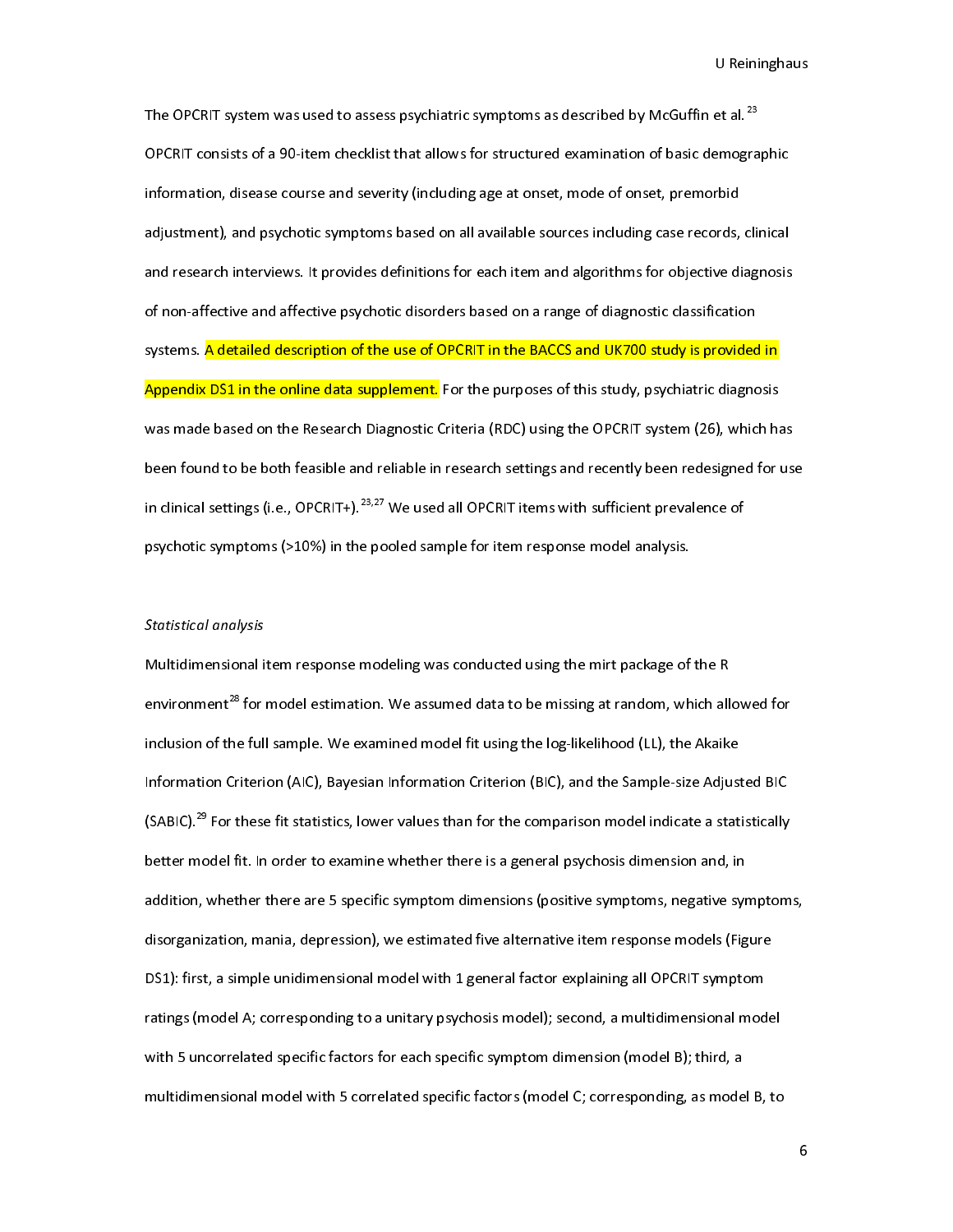U Reininghaus<br>the pentagonal model of psychosis<sup>20</sup>); fourth, a bifactor model with 2 distinct factors for affective and<br>non-affective psychosis and 5 uncorrelated factors for each specific symptom dimension (model D;<br>corr the pentagonal model of psychosis<sup>20</sup>); fourth, a bifactor model with 2 distinct factors for affective and<br>non-affective psychosis and 5 uncorrelated factors for each specific symptom dimension (model D;<br>corresponding to t corresponding to the Russo et al.<sup>22</sup> model) and, fifth, a bifactor model with 1 general factor<br>independent from 5 uncorrelated (orthogonal) specific factors (Model E; corresponding to the<br>bifactor model reported in our e corresponding to the Russo et al.<sup>22</sup> model) and, fifth, a bifactor model with 1 general factor<br>independent from 5 uncorrelated (orthogonal) specific factors (Model E; corresponding to t<br>bifactor model reported in our earl independent from 5 uncorrelated (entropond) specific factor (i.e.s. e) extreme disorder<sup>22</sup><br>procedure for fitting these models in the context of psychotic symptom ratings have been desc<br>in more detail elsewhere.<sup>21</sup> Import bifactor model reported in our earlier study of patients with schizophrenia spectrum disorder<sup>21</sup>). The procedure for fitting these models in the context of psychotic symptom ratings have been described in more detail els procedure for fitting these models in the context of psychotic symptom ratings have been described<br>in more detail elsewhere.<sup>21</sup> Importantly, the bifactor model with 1 general and 5 specific factors<br>constrained each OPCRIT in more detail elsewhere.<sup>21</sup> Importantly, the bifactor model with 1 general and 5 specific factors<br>constrained each OPCRIT item to have a nonzero loading on the general factor (i.e., psychosis) ar<br>nonzero loading on a spe constant to take OPCRIT item to the state of the general operator (i.e., p.e.) in the monzero loading on a specific factor (e.g., positive symptoms) to examine whether there is a general dimension underlying symptoms of sc dimension underlying symptoms of schizophrenia spectrum and bipolar disorder independent from<br>(i.e., non-redundant with) the previously reported specific symptom dimensions. In order to examine<br>the extent to which factor s (i.e., non-redundant with) the previously reported specific symptom dimensions. In order to examin<br>the extent to which factor scores of general and specific psychosis dimensions (as predictor variable<br>allow for accurate c (i.e., non-redundant with) the previously reported previously reported specific and simulated the extent to which factor scores of general and specific psychosis dimensions (as predictor variable)<br>allow for accurate classi allow for accurate classification of patients into diagnostic categories (as outcome variable),<br>multinomial Receiver Operating Characteristic (ROC) analysis <sup>30</sup> were conducted in Stata version 12.<sup>31</sup><br>Finally, we used lin multinomial Receiver Operating Characteristic (ROC) analysis<sup>30</sup> were conducted in Stata versi<br>Finally, we used linear regression to investigate associations between clinical variables (inclu<br>at onset, mode of onset, premo multinomial Receiver Operating Characteristic (ROC) analysis<sup>30</sup> were conducted in Stata version 12.<sup>34</sup><br>Finally, we used linear regression to investigate associations between clinical variables (including age<br>at onset, mo Final and specific psychosis dimensions.<br>Scores of general and specific psychosis dimensions.<br>Results at ones, mode of onset, premotion administration and premoting material adjustment, and factor<br>scores of general and specific psychosis dimensions.<br>Basic sample characteristics

# Results

esults<br>Basic sample characteristics<br>Basic sample characteristics of the pooled sample of l<br>L<br>L Basic sample characteristics<br>Basic sample characteristics<br>the online data supplement.<br>female (n=608, 52.1%). The r<br>was mania/bipolar disorder ( the online data supplement. The mean age at interview was 42.1 years and approximately half wer<br>female (n=608, 52.1%). The mean age at illness onset was 22.2 years. The most common diagnosis<br>was mania/bipolar disorder (31. the online and supplement. The mean age at illness onset was 22.2 years. The most common diagnosis<br>female (n=608, 52.1%). The mean age at illness onset was 22.2 years. The most common diagnosis<br>was mania/bipolar disorder ( Female (n=609, 52.1%). The mean age at innite enter most component was mania/bipolar disorder (31.3%), followed by schizoaffective disorder (29.5%) and schizophreni<br>(23.1%). <mark>As can be seen in Table DS2 in the online data </mark> was manis<sub>/bip</sub>onar discrease (31.4%), followed by schild burstine disorder (20.4%) and schizophrenia<br>(23.1%). <mark>As can be seen in Table DS2 in the online data supplement, the prevalence of psychotic</mark><br>——————————————————————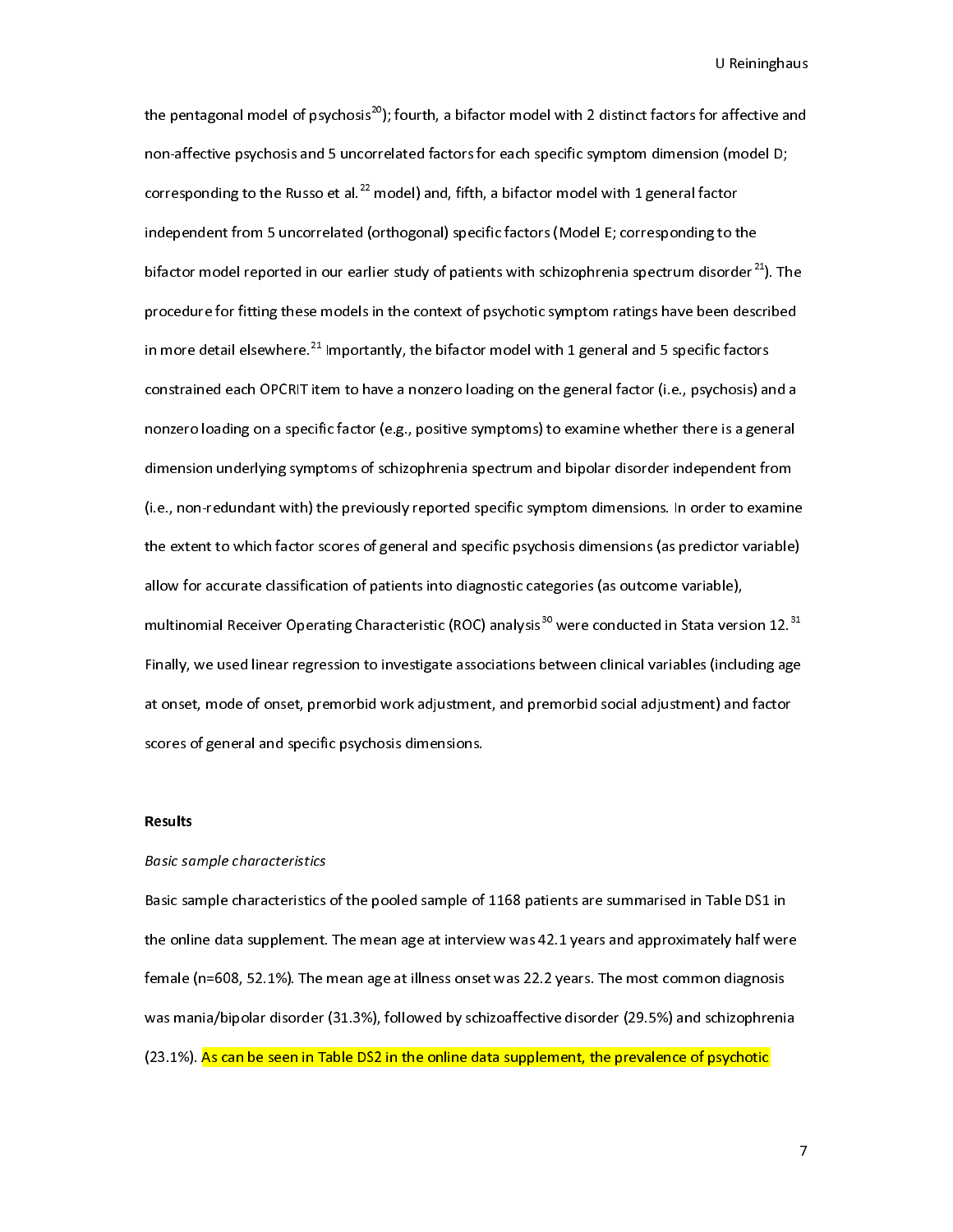# U Reiningham<br>Union<br>Line States symptoms was sumptum in the poole sample for the response model in the seminary interestingular in the poole i<br>inclusion criteria, we observed differences in prevalence of symptoms across studies.<br>Dimensionality of schizop

# Dimensionality of schizophrenia spectrum and bipolar disorder

inclusion crites of schizophrenia spectrum and bipolar disorder<br>Model fit statistics for the five alternative dimensional models of schizophrenia spectr<br>disorder are shown in Table 1. The best model fit was consistently o l<br>I<br>f Model fit statistics for the bifactor model including 1 general and 5 specific symptom factors as compared with all other<br>for the bifactor model including 1 general and 5 specific symptom factors as compared with all other for the bifactor model including 1 general and 5 specific symptom factors as compared with all other<br>models. This indicated that there was a general psychosis dimension that explained associations<br>among all symptoms of sch for the bifactor models. This indicated that there was a general psychosis dimension that explained associations<br>among all symptoms of schizophrenia spectrum and bipolar disorder as well as that, over and above<br>this genera mong all symptoms of schizophrenia spectrum and bipolar disorder as well as that, over and abthis general psychosis dimension, the formation of 5 specific psychosis dimensions was justified.<br>[Insert Table 1 here] and symptoms of sumseparative spectrum and appendence as that as that, over an above that, and above that, and<br>this general psychosis dimension, the formation of 5 specific psychosis dimensions was justified.<br>[Insert Table

# this general psychological psychosis dimensions.<br>Insert Table 1 here<br>Association of symptom ratings with general and specific psychosis dimensions

 $\begin{array}{c} \n\frac{1}{2} & \frac{1}{2} \\ \n\frac{1}{2} & \frac{1}{2} \\ \n\frac{1}{2} & \frac{1}{2} \\ \n\frac{1}{2} & \frac{1}{2} \\ \n\frac{1}{2} & \frac{1}{2} \\ \n\frac{1}{2} & \frac{1}{2} \\ \n\frac{1}{2} & \frac{1}{2} \\ \n\frac{1}{2} & \frac{1}{2} \\ \n\frac{1}{2} & \frac{1}{2} \\ \n\frac{1}{2} & \frac{1}{2} \\ \n\frac{1}{2} & \frac{1}{2} \\ \n\frac{1}{2} & \frac{1}{$ .<br>Association of sympt<br>Table 2 shows standa<br>specific psychosis din  $\frac{1}{2}$ Association of symptom ratings with general and specific psychosis amensions<br>Table 2 shows standardized factor loadings for the best-fitting model including<br>specific psychosis dimensions. Factor loadings on the general psy specific psychosis dimensions. Factor loadings on the general psychosis factor were moderate to<br>strong for most OPCRIT symptom ratings. OPCRIT ratings of manic symptoms were inversely related<br>to the underlying general psyc strong for most OPCRIT symptom ratings. OPCRIT ratings of manic symptoms were inversely relat<br>to the underlying general psychosis dimension. By contrast, factor loadings of almost all other rat<br>were in the positive range. strong the underlying general psychosis dimension. By contrast, factor loadings of almost all other rating<br>were in the positive range. Coupled with findings on model fit statistics reported above, this<br>indicated that there to the underlying some model fit statistics reported above, this<br>indicated that there is a general psychosis dimension underlying affective and non-affective<br>psychotic symptoms that holds across schizophrenia spectrum and indicated that there is a general psychosis dimension underlying affective and non-affective<br>psychotic symptoms that holds across schizophrenia spectrum and bipolar disorder. We furth<br>found weak to moderate factor loadings indicated that there is a general psychological that there is positive and hipolar disorder. We furt<br>psychotic symptoms that holds across schizophrenia spectrum and bipolar disorder. We furt<br>found weak to moderate factor l psychology of the specific positive, negative and<br>found weak to moderate factor loadings of OPCRIT ratings on the specific positive, negative and<br>disorganized symptom factor. OPCRIT ratings of manic and depressive symptoms found weaker measure factor loadings of the sink range on the specific positive positive and<br>disorganized symptom factor. OPCRIT ratings of manic and depressive symptoms were moderate<br>strongly associated with the underlyin disorganized symptom factor. One and displays the manipulation of manipulation symptom depression is the strongly associated with the underlying specific symptom dimensions. These findings were first<br>probed in a sensitivit strongly associated with the underlying specific symptom annual therm inter mange in the unit<br>probed in a sensitivity analysis to examine replicability of findings by a bootstrap procedure (Tal<br>DS3 in the online data suppl probed in the online data supplement). For those parameters for which some relevant bias was<br>DS3 in the online data supplement). For those parameters for which some relevant bias was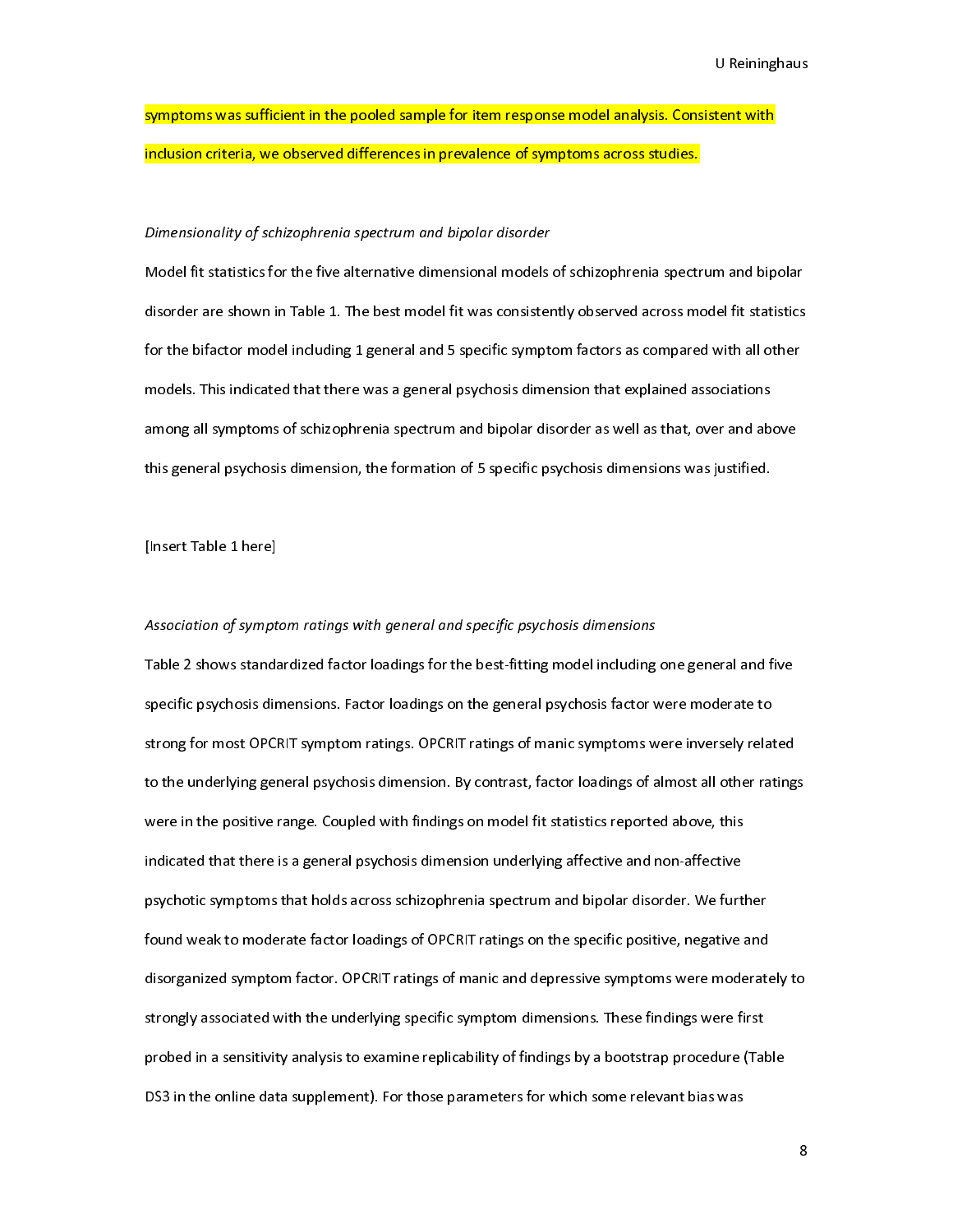U Rective point detective, absolute values of parameters were extended to be even larger than the respective point<br>estimate.<br>[Insert Table 2 here]

# [Insert Tal<br><br>Diagnostic Diagnostic utility of general and specific psychosis dimensions

 $\frac{1}{2}$  $Diagnosti \hbox{ } utility \hbox{ } of \hbox{ } g$ All latent factor score<br>general and specific l |<br>|}<br>|} All latent factor scores were strongly and positively according to the UK can be the UK correspondent and specific psychosis dimensions (Table 3). This indicated that higher weighted sum scores on a particular dimension ca general and specific psychosis dimensions (Table 3). This indicated that higher weighted sum scores<br>on a particular dimension can be interpreted as representations of higher latent factor scores.<br>[Insert Table 3 here]

Insert Table 3 here]<br>[Insert Table 3 here]<br>Symptom profiles for, and findings on differences in, general and specific psychosis dimensions  $\frac{1}{2}$  $[Suppose the result is not specified by the result is not specified by the result. The result is not a more generalization of the result is not provided in the text. The result is not a more generalization of the result is not a more generalization of the result. The result is not a more generalization of the result is not a more generalization of the result. The result is not a more generalization of the result is not a more generalization of the result. The result is not a more generalization of the result is not a more generalization of the result. The result is not a more generalization of the result is not a more generalization of the result. The result is not a more generalization of the result is not a more generalization of the result. The result is not a more generalization of the result is not a more generalization of the result. The result is not a more generalization of the result is not a more generalization of the result. The result is not a more generalization of the result is not a more general$ ؟<br>)<br>) diagnostic categories are shown in Figure 1 and Table 3, respectively. Scores on the general psycho<br>( $R^2$ =0.81), specific positive ( $R^2$ =0.04), negative ( $R^2$ =0.02), and disorganized ( $R^2$ =0.05) symptom<br>dimensions wer  $(R^2=0.81)$ , specific positive  $(R^2=0.04)$ , negative  $(R^2=0.02)$ , and disorganized  $(R^2=0.05)$  symptom<br>dimensions were higher for categorical diagnoses of schizophrenia and schizoaffective disorder<br>compared with bipolar d  $\frac{1}{2}$ <br>din<br>cor<br>sch<br>de<sub>l</sub> =0.81), specific positive (R<sup>2</sup><br>nensions were higher for ca<br>mpared with bipolar disord<br>izophrenia than for bipolar<br>pressive symptom dimensic =0.04), negative (R<sup>2</sup><br>stegorical diagnoses<br>er. On the manic sy<br>disorder (R<sup>2</sup>=0.20).<br>on were higher for s =0.02), and disorganized (R<sup>2</sup>)<br>of schizophrenia and schizo:<br>mptom dimension, scores w<br>Compared with bipolar disc<br>chizoaffective disorder and l affective disorde<br>ere lower for<br>order, scores on t<br>ower for schizop compared with bipolar disorder. On the manic symptom dimension, scores were lower for<br>schizophrenia than for bipolar disorder ( $R^2$ =0.20). Compared with bipolar disorder, scores on the<br>depressive symptom dimension were h schizophrenia than for bipolar disorder (R<sup>2</sup>=0.20). Compared with bipolar disorder, scores of depressive symptom dimension were higher for schizoaffective disorder and lower for schi<br>(R<sup>2</sup>=0.18). schizophrenia than for bipolar disorder (R<sup>2</sup><br>depressive symptom dimension were high<br>(R<sup>2</sup>=0.18).<br>[Insert Figure 1 here] er for schizoaffective disorder and lower for schizophre<br>
er for schizoaffective disorder and lower for schizophre  $(R<sup>2</sup>=0.18)$ .<br>[Insert Figure 1 here]

(R<sup>2</sup><br>[In:<br>W sert Figu<br>sert Figu<br>enext ex  $\frac{1}{2}$ Finsert Figure 2 here]<br>We next examined th<br>diagnoses using multi<br>based on general psyc \<br>|<br>| Mexico and annual and specific process the utility of general and specific process diagnoses using multinomial ROC analysis. Findings on classifying patients into diagnostic categories based on general psychosis dimension diagnoses using multiposes using multiplomial Rock and Rock and Rock and Rock and Rock and Rock and Rock and Rock and Rock and Rock and Rock and Rock and Rock and Rock and Rock and Rock and Rock and Rock and Rock and Rock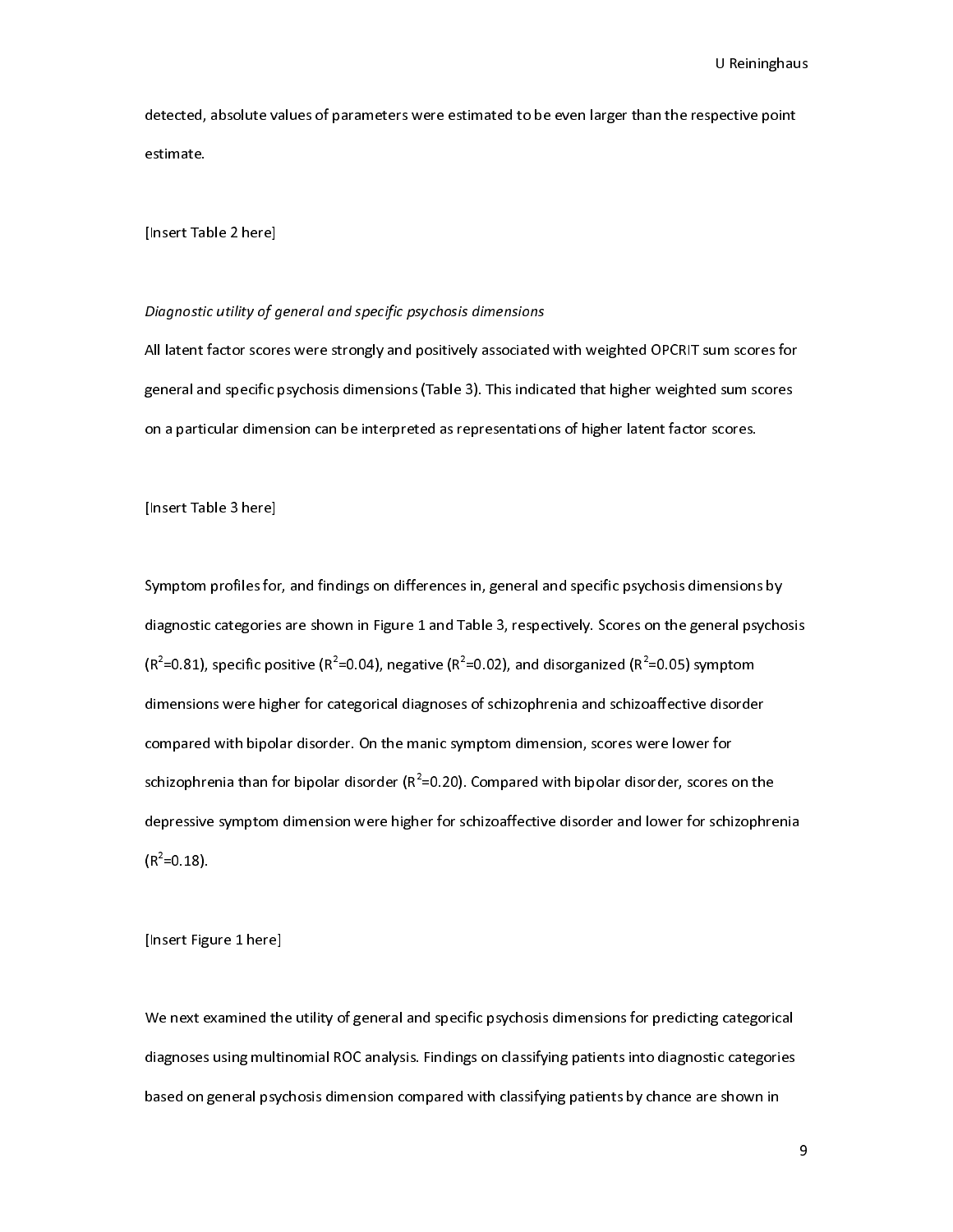sion yielded a<br>ensions alone<br>ategories<br>higher (95% Figure DS2a). However, the proportion of patients than each of the specific symptom dimensions alone<br>(Figure DS2a). However, the proportion of patients correctly classified into diagnostic categories<br>based on factor scores (Figure DS2a). However, the proportion of patients correctly classified into diagnostic categories<br>based on factor scores of both general *and* specific psychosis dimensions was markedly higher (95%<br>Cl 0.69-0.79) than the (Figure 2012). However, the proportions and specific psychosis dimensions was markedly higher (9<br>2010.69-0.79) than the proportions based on the general psychosis dimension only (95% Cl0.45-0<br>2011 specific psychosis dimens Based on factor scores of both general and specific psychosis dimensions was markedly higher (55%<br>Cl 0.69-0.79) than the proportions based on the general psychosis dimension only (95% Cl 0.45-0.63)<br>all specific psychosis d CI 0.169-0.169, MARCINE PROPORTION BASED ON BY STATISTIC MULTIMATE ON THE GIVEN ONE IT<br>all specific psychosis dimensions combined (95% CI 0.46-0.57), and what would be expected by<br>chance (95% CI 0.24-0.35) (Figure DS2b). T chance (95% CI 0.24-0.35) (Figure DS2b). Table DS4 in the online data supplement shows<br>corresponding findings from the multinomial regression model with the highest classification<br>accuracy including both general and specif corresponding findings from the multinomial regression model with the highest classificated accuracy including both general and specific psychosis dimensions for predicting categorializations. corresponding maings from the multinomial regression model intrinomial regression accuracy including both general and specific psychosis dimensions for predicting categorical<br>diagnoses.<br>General and specific psychosis dimen diagnoses.<br>General and specific psychosis dimensions by clinical variables<br>Finally, we examined general and specific psychosis dimensions in relation to clinical variable

# General and specific psychosis dimensions by clinical variables

General an<br>General an<br>Findings on (<br>|<br>|<br>| Findings on factors scores of general and specific psychosis dimensions by age at onset, mode conset, premorbid work and social adjustment are shown in Table 3. Scores on the general psycl<br>dimension were significantly high Fig. 1998.<br>The second of the second the general psycholometers on the general psychodimension were significantly higher for patients with a later age at onset, gradual and insidious (vacute) mode of onset, poor premorbid w onset, premorbid work and social adjustment are speaked entirely and insidious (vs.<br>acute) mode of onset, poor premorbid work and social adjustment. Table 3 further shows that,<br>compared with patients with an acute onset, t acute) mode of onset, poor premorbid work and social adjustment. Table 3 further shows that,<br>compared with patients with an acute onset, those with an insidious onset had lower scores on the<br>positive symptom dimension and compared with patients with an acute onset, those with an insidious onset had lower scores on<br>positive symptom dimension and higher scores on the negative and depressive symptom dimen<br>Higher scores on the positive, negativ positive symptom dimension and higher scores on the negative and depressive symptom dimension<br>Higher scores on the positive, negative, and disorganized symptom dimension and lower scores on<br>the manic symptom dimension were positive symptom dimension were found in patients with poor premorbid work adjustment.<br>The manic symptom dimension were found in patients with poor premorbid work adjustment.<br>Patients with poor premorbid social adjustment Higher scores on the positive, negative, and displaced symptom dimension and look adjustment.<br>The manic symptom dimension were found in patients with poor premorbid work adjustment.<br>Patients with poor premorbid social adju Patients with poor premorbid social adjustment also scored higher on the negative and disorga<br>symptom dimension than those with good premorbid social adjustment.<br>Discussion Patients with the new symptom dimension than those with good premorbid social adjustment.<br>Discussion<br>Principal findings symptom dimension than the stam good premorbid social adjustment.<br>Discussion<br>Principal findings

# $\frac{1}{2}$ Discussion

## Principal findings

10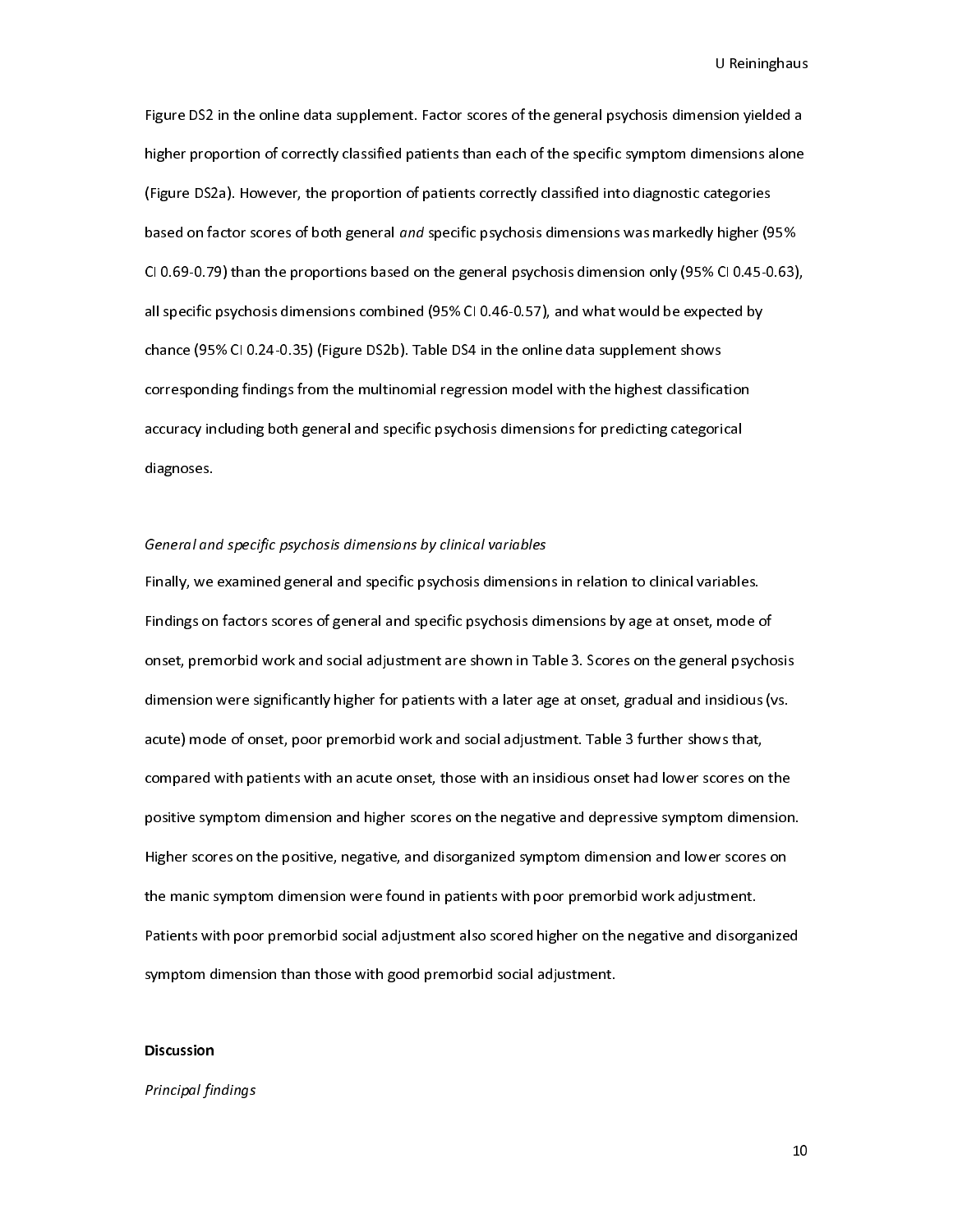affective and<br>r disorder.<br>sitive The first to provide evidence for a general psychological emitted emits, nog allowed also<br>non-affective psychotic symptoms that holds across schizophrenia spectrum and bipolar disorder.<br>Further, there was evidence to sugge Further, there was evidence to suggest formation of specific psychosis dimensions of positive<br>symptoms, negative symptoms, disorganization, mania, and depression is justified. Symptom profi<br>revealed that general and specif Further, there was even providents, and there signified. Symptom prevealed that general and specific psychosis dimensions discriminated well between, and were consistent with the typical clinical picture of, categorical di symptoms, negative symptoms, anongamization, mania, and appleud in symptoms symptom promin-<br>revealed that general and specific psychosis dimensions discriminated well between, and were<br>consistent with the typical clinical revealed that general and specific psychology and the typical dimensions of psychotic disorders. We a<br>found strong evidence on the diagnostic utility when using both general and specific psychosis<br>dimensions for predicting found strong evidence on the diagnostic utility when using both general and specific psychosis<br>dimensions for predicting categorical diagnoses. Finally, there was evidence that general and specif<br>psychosis dimensions were for the distribution of the diagnostic utility, the diagnostic utility of the distribution of product dimensions for predicting categorical diagnoses. Finally, there was evidence that general and specific psychosis dimensi dimensions for predicting categorical and gradual diagnoses. Finally, there was evidence that general and predictions<br>psychosis dimensions were differentially associated with age at onset, mode of onset, premorbid<br>work and psychosis dimensions of the sychosis dimensions work and social adjustment.<br>Methodological considerations<br>We investigated the dimensionality of psychosis in a pooled sample of patients with schizophrenia

# Methodological considerations

work and solid and solid<br>that adjusting and some investigated the dimension<br>interprent and solid and solid and solid and solid and solid and solid and solid and solid and solid and solid<br>schizoaffective disorder, bipo |<br>|<br>|<br>| Schizoaffective disorder, bipolar disorder, hypomania, and unspecified functional psychosis. While<br>this sample allowed for multidimensional item response modelling of psychotic symptom ratings<br>using a clinical measure dire state and the state of the multidimensional item response modelling of psychotic symptom ratings<br>using a clinical measure directly linked to existing diagnostic classification systems, we were able to<br>include only 3 OPCRIT this sample are directly linked to existing diagnostic classification systems, we were able<br>include only 3 OPCRIT items with sufficient prevalence (>10%) on negative symptoms, resulting in<br>reduced coverage of this domain, unched and a compart measure directly minimized to existing angularity linked to exist any year and set in the<br>include only 3 OPCRIT items with sufficient prevalence (>10%) on negative symptoms, resulting in<br>reduced covera reduced coverage of this domain, which likely accounted for the limited predictive value of this<br>dimension for categorical diagnoses. Further, given these restrictions on prevalence, the pooled<br>sample size did not provide reduced coverage of this domain, which likely accounted for the limited predictive value of this<br>dimension for categorical diagnoses. Further, given these restrictions on prevalence, the pooled<br>sample size did not provide dimension of findings. However, single cross-sample size did not provide sufficient power for cross-validation of findings. However, single cros<br>validations are known to make inefficient use of the data.<sup>32</sup> Therefore, we across the two studies, which we purposefully combined in order to achieve sufficient spread in the validations are known to make inefficient use of the data.<sup>32</sup> Therefore, we used a bootstrap<br>procedure,<sup>33</sup> providing good evidence on the replicability of findings (Table DS3). <mark>Difference</mark><br>inclusion criteria, OPCRIT rat procedure,<sup>33</sup> providing good evidence on the replicability of findings (Table DS3). <mark>Differences in</mark><br>inclusion criteria, OPCRIT rating procedure (Appendix DS1), and prevalence of symptoms (Table<br>across the two studies, w inclusion criteria, or only then ying procedure (Appendix DC), and procedure (Appendix (Table DDC),<br>across the two studies, which we purposefully combined in order to achieve sufficient spread in the<br>distribution of non-af across the two studies, which we pupped into the two studies of achieves purposes.<br>Acribution of non-affective and affective psychotic symptoms, may have led to an artificial increase<br>in variance of both manifest symptoms in variance of both manifest symptoms and latent variables.<sup>34</sup> Even though difficult to disentangle in<br>1.<br>1. in variance of both manifest symptoms and latent variables.<sup>34</sup> Even though difficult to disentangle in<br>1<br>1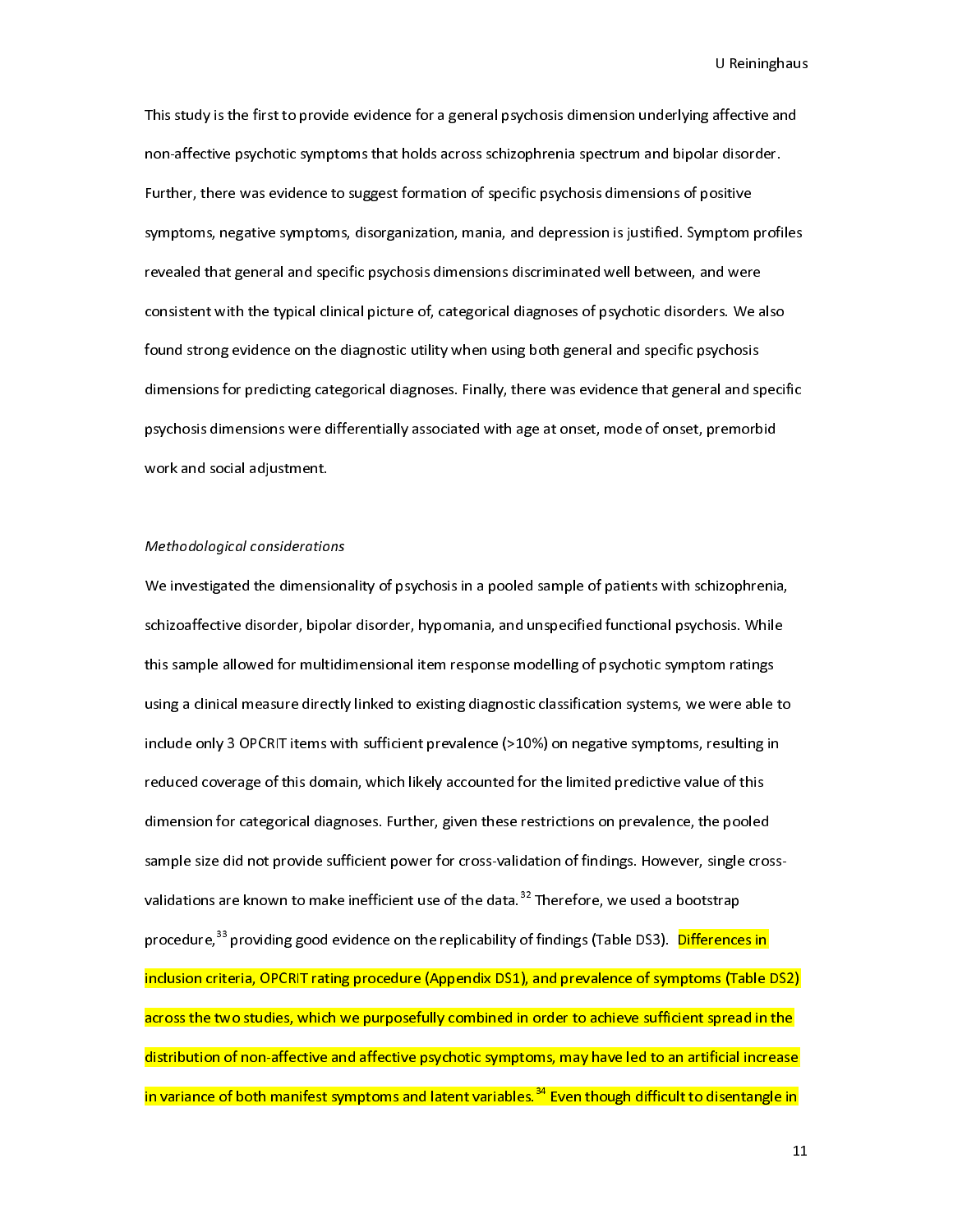U<br>Thed to allow<br><mark>nomenology,</mark><br>Reinivariance<br>Reinivariance this study, and study, this study, given on the that that that the purpose purpose of the study.<br>Flexibility in its use (Appendix DS1)<sup>23,27,42</sup> as well as the underlying commonalities in phenomenology,<br>aetiology, and seve flexibility in its use (Appendix DS1)<sup>29,294</sup> as well as the underlying commonalities in phenomenology,<br>aetiology, and severity of schizophrenia and bipolar spectrum disorder, such an increase in variance<br>was unlikely to b and symbols in the set of several mass unlikely to be artificial and instead allowed us to cover a broad range of psychotic disorders.<br>However, ultimately, further investigations that purposefully sample across diagnoses w was unlikely to be a manimum and instead and instead and instead allow protects in the set<br>However, ultimately, further investigations that purposefully sample across diagnoses with the sa<br>diagnostic assessment methodology diagnostic assessment methodology are warranted to more fully elucidate this question.<sup>3</sup> Finally, the current study did not include patients with other relevant non-psychotic disorders, which would have helped to disentan diagnostic assessment methodology are warranted to more fully elucidate this question."<br>current study did not include patients with other relevant non-psychotic disorders, which<br>helped to disentangle overlap with, or indep Finally<br>
septed that the set of the set of the set of the set of the set of the set of the set of the set of the set of the set of the set of the set of the set of the set of the set of the set of the set of the set of the current study and test study patients with study test there in pays the institute patients in the have the have<br>helped to disentangle overlap with, or independence from, other important spectra of mental<br>disorder.<sup>4,9,34</sup> disorder.<sup>4,9,34</sup> Multidimensional item response modelling allowed us to advance on previous response investigating the dimensionality of psychosis by identifying latent dimensions as determinants symptoms. This approach i disorder.<sup>4,9,34</sup> Multidimensional item response modelling allowed us to advance on previous research<br>investigating the dimensionality of psychosis by identifying latent dimensions as determinants of<br>symptoms. This approac symptoms. This approach is now widely considered preferable (e.g. over principal component<br>analysis), let alone, ignoring the dimensional structure and factorial validity of symptom measure<br>altogether, as common causes an symptoms. This approach is not interestingly considered preferable (e.g. over principal components)<br>analysis), let alone, ignoring the dimensional structure and factorial validity of symptom measural<br>also noteworthy that t altogether, as common causes and liabilities plausibly lead to symptoms, and not vice versa. <sup>34</sup> It is<br>also noteworthy that the bifactor model with 1 general and 5 specific factors consistently provided<br>better model fit e altogether, as common causes and liabilities plausibly lead to symptoms, and not vice versa.  $\tilde{ }$  It is also noteworthy that the bifactor model with 1 general and 5 specific factors consistently provided<br>better model f better model fit even when compared with models requiring estimation of the same number of free<br>parameters and, therefore, of identical parsimony.<sup>22</sup><br>Comparisons with previous research parameters and, therefore, of identical parsimony.<sup>22</sup><br>Comparisons with previous research<br>Recent years have seen calls for research cutting across boundaries of diagnostic categories, in order

parameters and, therefore, of identical parsimony."<br>C*omparisons with previous research*<br>Recent years have seen calls for research cutting acre<br>to strengthen the evidence base for including dimens C<br>F<br>S Recent years have seen calls for rese<br>Recent years have seen calls for rese<br>to strengthen the evidence base for i<br>5.0.<sup>3,4,9</sup> Our finding of a general psych<br>that cuts across boundaries of the Kr rto strengthen the evidence base for including dimensional approaches in updated versions of DSM-<br>5.0.<sup>3.4,9</sup> Our finding of a general psychosis dimension provides evidence, at the clinical symptom level,<br>that cuts across affective symptoms. When directly compared with a model with two distinct factors for non-affective 5.0.3,3,9 Our finding of a general psychosis dimension provides evidence, at the clinical symptom level,<br>that cuts across boundaries of the Kraepelinian dichotomy and suggests that schizophrenia and<br>bipolar disorder lie on that cuts across boundaries of the Kraepelinian acrossing plane is  $\frac{1}{2}$  and selective and affective symptoms. When directly compared with a model with two distinct factors for non-affective symptoms. When directly com affective symptoms. When directly compared with a model with two distinct factors for non-affective psychosis (a model of identical parsimony),<sup>22</sup> a superior fit was evident for the bifation and affective psychosis (a mod and affective psychosis (a model of identical parsimony),<sup>22</sup> a superior fit was evident for the bifactor<br>model including 1 general psychosis factor (and 5 specific symptom factors). This extends our<br>12 and affective psychosis (a model of identical parsimony),  $\tilde{ }$  a superior fit was evident for the bifactor<br>model including 1 general psychosis factor (and 5 specific symptom factors). This extends our<br>1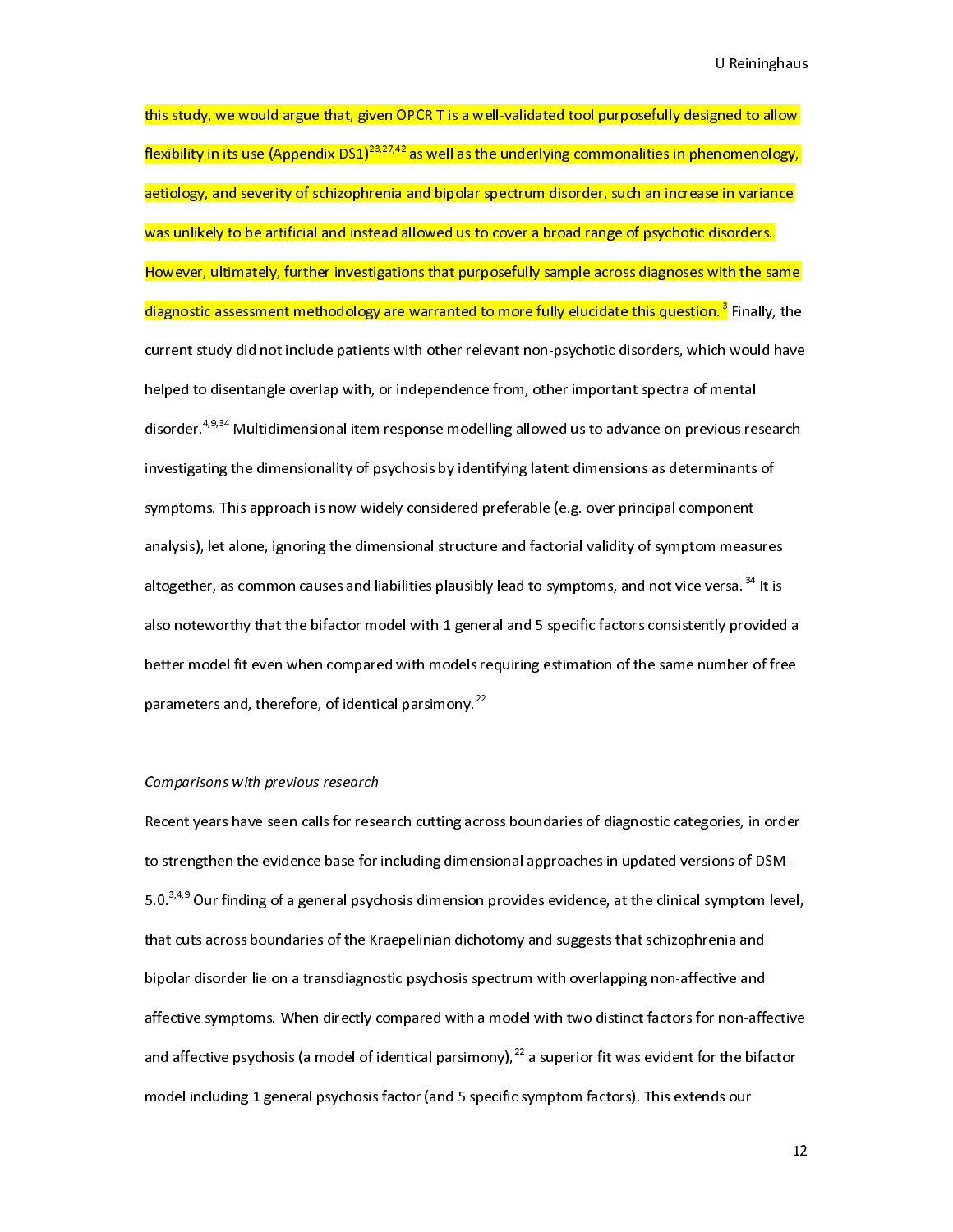to individuals<br>or reported by<br>such as<br>nsistent with previous finding of a general psychosis dimension<sup>21</sup> in schizophrenia spectrum disorder to individuals<br>with bipolar disorder. This dimension resembles, to a degree, the thought disorder factor reported by<br>previous studies previous studies,<sup>7,35</sup> however, the thought disorder factor also included other disorders such as<br>schizotypal and schizoid personality disorders or obsessive-compulsive disorders.<sup>7,35</sup> Consistent with<br>numerous previous previous studies,<sup>7,35</sup> however, the thought disorder factor also included other disorders such as<br>schizotypal and schizoid personality disorders or obsessive-compulsive disorders.<sup>7,35</sup> Consistent<br>numerous previous studie numerous previous studies,<sup>20,21</sup> there was also evidence that, in addition to this dimension, psychotic<br>symptom ratings are best accounted for by 5 specific dimensions of positive symptoms, negative<br>symptoms, disorganizat numerous previous studies,<sup>20,22</sup> there was also evidence that, in addition to this dimension, psychotic<br>symptom ratings are best accounted for by 5 specific dimensions of positive symptoms, negative<br>symptoms, disorganizat

symptoms, disorganization, mania, and depression.<br>In recent years, some researchers have proposed combining dimensional and categorical approad<br>in the classification of mental disorders,<sup>4,20</sup> such as ICD-11<sup>5</sup> and (updat symptoms, and a spanning, maning and depression.<br>In recent years, some researchers have proposed co<br>in the classification of mental disorders,<sup>4,20</sup> such as I<br>However, to date, there has only been very limited l<br>I<br>I In the classification of mental disorders,  $4,20$  such as ICD-11<sup>5</sup> and (updated versions of) the DSM-5.0.<sup>2</sup><br>However, to date, there has only been very limited evidence on the diagnostic utility of dimensional<br>representa in the classification of mental disorders, $7\approx$  such as ICD-11°<br>However, to date, there has only been very limited evidend<br>representations of psychosis for classifying patients into ca<br>diagnostic utility of the general an and (updated versions of) the DSM-5.0.<sup>2</sup><br>ce on the diagnostic utility of dimensiona<br>tegorical diagnoses. Overall, strong<br>ensions for allocating patients to diagnose<br>tom measure that can be used to  $\frac{1}{2}$ However, to date) substitute on the transformation there is any other there is any the diagnostic utility of the general and specific psychosis dimensions for allocating patients to diagnoses.<br>Was demonstrated with the OPC diagnostic utility of the general and specific psychosis dimensions for allocating patients to diag<br>was demonstrated with the OPCRIT system, a clinical symptom measure that can be used to<br>implement scoring algorithms in bo diagnost and the diagnostic utility of the general and specific was demonstrated with the OPCRIT system, a clinical symptom measure that can be used to implement scoring algorithms in both research and routine care.<sup>23,27</sup> was a memonstrated with the OPCRIT, a clinical symptom measure that can be used to<br>implement scoring algorithms in both research and routine care.<sup>23,27</sup> Symptom profiles show:<br>the general psychosis dimension enabled indiv implement scoring algorithms in both research and routine care.<sup>23,27</sup> Symptom profiles showed that<br>the general psychosis dimension enabled individuals to be placed on the mania (bipolar<br>disorder/hypomania) versus schizoph the general psychosis and the state state in the manifestive disorder/schizophrenia) end<br>psychosis spectrum. For the specific psychosis dimensions, symptom profiles were consi<br>operational definitions of current classificat psychosis spectrum. For the specific psychosis dimensions, symptom profiles were consistent v<br>operational definitions of current classification systems<sup>2,36</sup> and remarkably similar to those<br>hypothesized for typical patient operational definitions of current classification systems<sup>2,36</sup> and remarkably similar to those<br>hypothesized for typical patients.<sup>20</sup> Based on these findings, specific scoring rules can be defined and<br>implemented that all operational definitions of current classification systems<sup>203</sup> and remarkably similar to those<br>hypothesized for typical patients.<sup>20</sup> Based on these findings, specific scoring rules can be de<br>implemented that allow more ac hypothesized for typical patients.<sup>20</sup> Based on these findings, specific scoring rules can be defined and<br>implemented that allow more accurate classification of patients into these diagnoses. Our findings on<br>symptom profil implemented that allows the general psychosis dimension may be used to determine whether to place patients on the mania<br>the general psychosis dimension may be used to determine whether to place patients on the mania<br>or sch symptom promisions; dimension may be used to determine whether to place patients on the mania<br>or schizophrenia end of the psychosis spectrum; in a second step, based on the profiles for specific<br>symptom dimensions, patient the general psychosic material may be used to a second step, based on the profiles for specific<br>or schizophrenia end of the psychosis spectrum; in a second step, based on the profiles for specific<br>symptom dimensions, patie symptom dimensions, patients may be classified into specific diagnoses.<br>Symptom dimensions, patients may be classified into specific diagnoses. symptom dimensions, patients may be classified into specific diagnoses.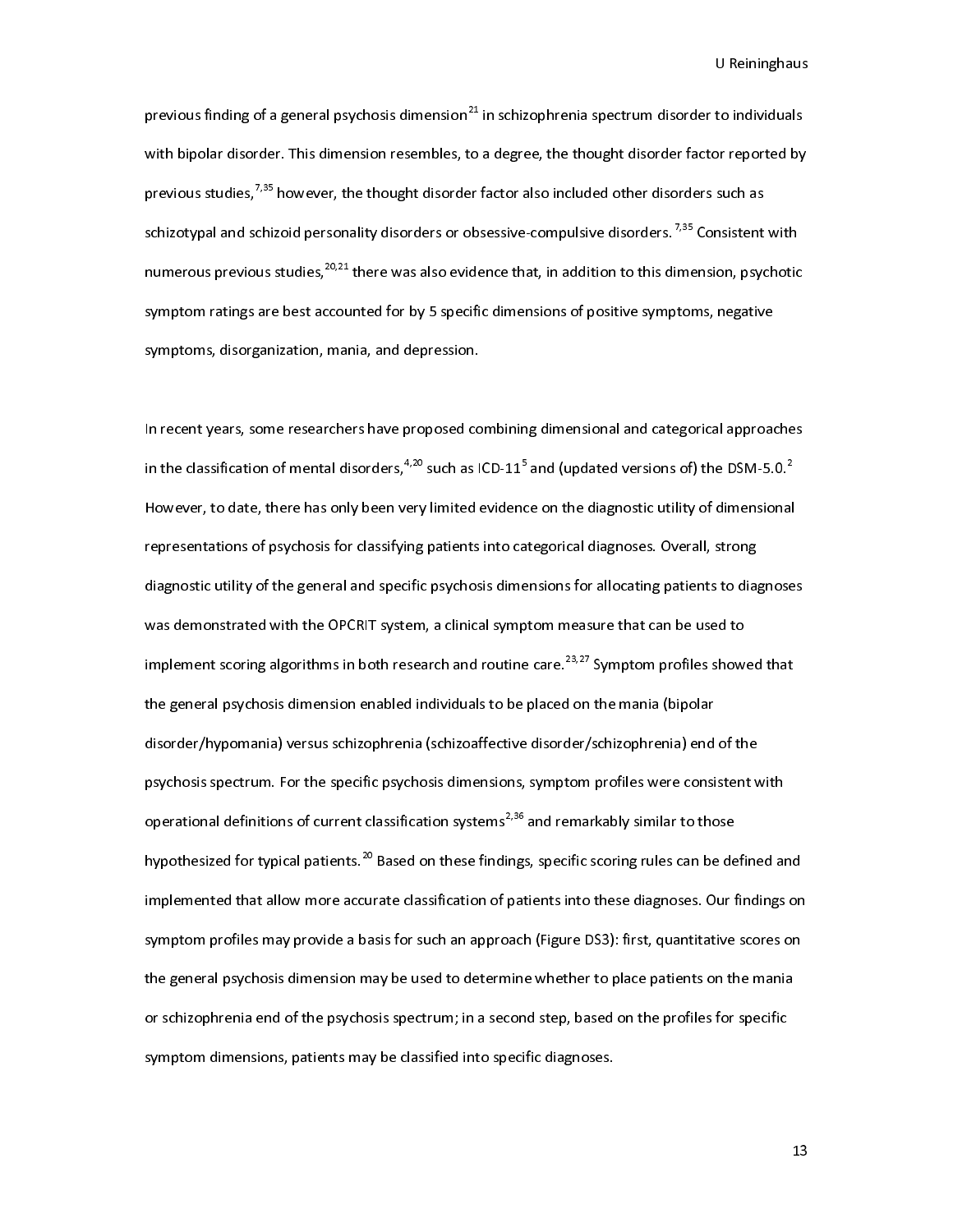psychosis<br>a poorer<br>ctrum,<br>ed to the Findings on differential associations between clinical variables and general and specific psychosis<br>dimensions echoed previous reports.<sup>7,20,21,37</sup> A later, more insidious mode of onset and a poorer<br>premorbid adjustment w dimensions echoed previous reports.<sup>7,20,21,37</sup> A later, more insidious mode of onset and a poorer<br>premorbid adjustment were associated with the non-affective end of the psychosis spectrum,<br>whereas an earlier, more acute m premorbid adjustment related to t<br>whereas an earlier, more acute mode of onset and a better premorbid adjustment related to t<br>affective end of the psychosis spectrum (Figure DS3). A similar pattern was also evident for the affective end of the psychosis spectrum (Figure DS3). A similar pattern was also evident for the<br>relationship between these variables and the specific symptom dimensions. There is growing<br>evidence that genetic variation an relationship between these variables and the specific symptom dimensions. There is growing<br>evidence that genetic variation and environmental exposures are shared across diagnostic<br>categories.<sup>11,12</sup> Using the OPCRIT system evidence that genetic variation and environmental exposures are shared across diagnostic<br>categories.<sup>11,12</sup> Using the OPCRIT system to derive RDC diagnosis in a twin study, Cardno et al.<br>evidence of both common and syndrom categories. $^{11,12}$  Using the OPCRIT system to derive RDC diagnosis in a twin study, Cardno et<br>evidence of both common and syndrome-specific genetic contributions to psychosis liabilit<br>also recent calls for identifying c categories.<sup>11,12</sup> Using the OPCRIT system to derive RDC diagnosis in a twin study, Cardno et al.<sup>25</sup> found<br>evidence of both common and syndrome-specific genetic contributions to psychosis liability. Given<br>also recent call evidence of both common and syndrome-specific genetic contributions to psychosis liability. Given<br>also recent calls for identifying cross-cutting dimensions,<sup>3,4</sup> it is intriguing to speculate whether the<br>general schizophr also recent calls for identifying cross-cutting dimensions, <sup>9,4</sup> it is intriguing to speculate whether the general schizophrenia-bipolar disorder psychosis dimension that we have identified here might be strongly linked t general schizophrenia-lipolar and environmental risks, <sup>9-19, 37-39</sup> whereas the specific psychosis<br>dimensions are associated with non-shared risks. While a few studies have investigated intermedia<br>and clinical phenotypes strongly linked to shared genetic and environmental risks,<sup>9-19,37</sup><sup>39</sup> whereas the specific psychosis<br>dimensions are associated with non-shared risks. While a few studies have investigated intermec<br>and clinical phenotypes and clinical phenotypes across several different psychotic disorders,<sup>40</sup> to date, no study that we are<br>aware of has identified and validly measured a transdiagnostic, clinical phenotype of general<br>psychosis underlying aff and clinical phenotypes across several different psychotic disorders,<sup>40</sup> to date, no study that we are<br>aware of has identified and validly measured a transdiagnostic, clinical phenotype of general<br>psychosis underlying aff psychosis underlying affective and non-affective psychotic symptoms in schizophrenia and bi<sub>l</sub><br>disorders. However, ultimately, such a measure, as provided here, is required if we are to mo<br>intermediate to clinical phenotyp psychosis underlying affective and non-affective psychology in prefile in consequents and bipolar disorders. However, ultimately, such a measure, as provided here, is required if we are to move from intermediate to clinica intermediate to clinical phenotypes and study these in relation to course and outcome of psychosis.<br>Conclusions<br>Our findings suggest that schizophrenia spectrum and bipolar disorders lie on a transdiagnostic

# Conclusions

conclusions<br>Our findings suggest that schizophrenia spectrum and bipolar disorders lie on a transdiagnostic<br>psychosis spectrum with overlapping affective and non-affective psychotic symptoms. Coupled with )<br>}<br>} psychosis spectrum with overlapping affective and non-affective psychotic symptoms. Coupled<br>strong evidence on diagnostic utility, this finding should inform inclusion of dimensional approa<br>into (updated versions of) the D psychology experience and diagnostic utility, this finding should inform inclusion of dimensional approaches<br>into (updated versions of) the DSM and may substantially enhance classification accuracy of current<br>diagnostic cl strong evidence on diagnostic utility, the maning should include it is simulated by approaches a<br>into (updated versions of) the DSM and may substantially enhance classification accuracy of current<br>diagnostic classification diagnostic classification systems. Our findings also provide a directly measurable clinical phenotype<br>for cross-disorder investigations into genetic and environmental factors of psychosis. These are now<br>1 for cross-disorder investigations into genetic and environmental factors of psychosis. These are now<br>for cross-disorder investigations into genetic and environmental factors of psychosis. These are now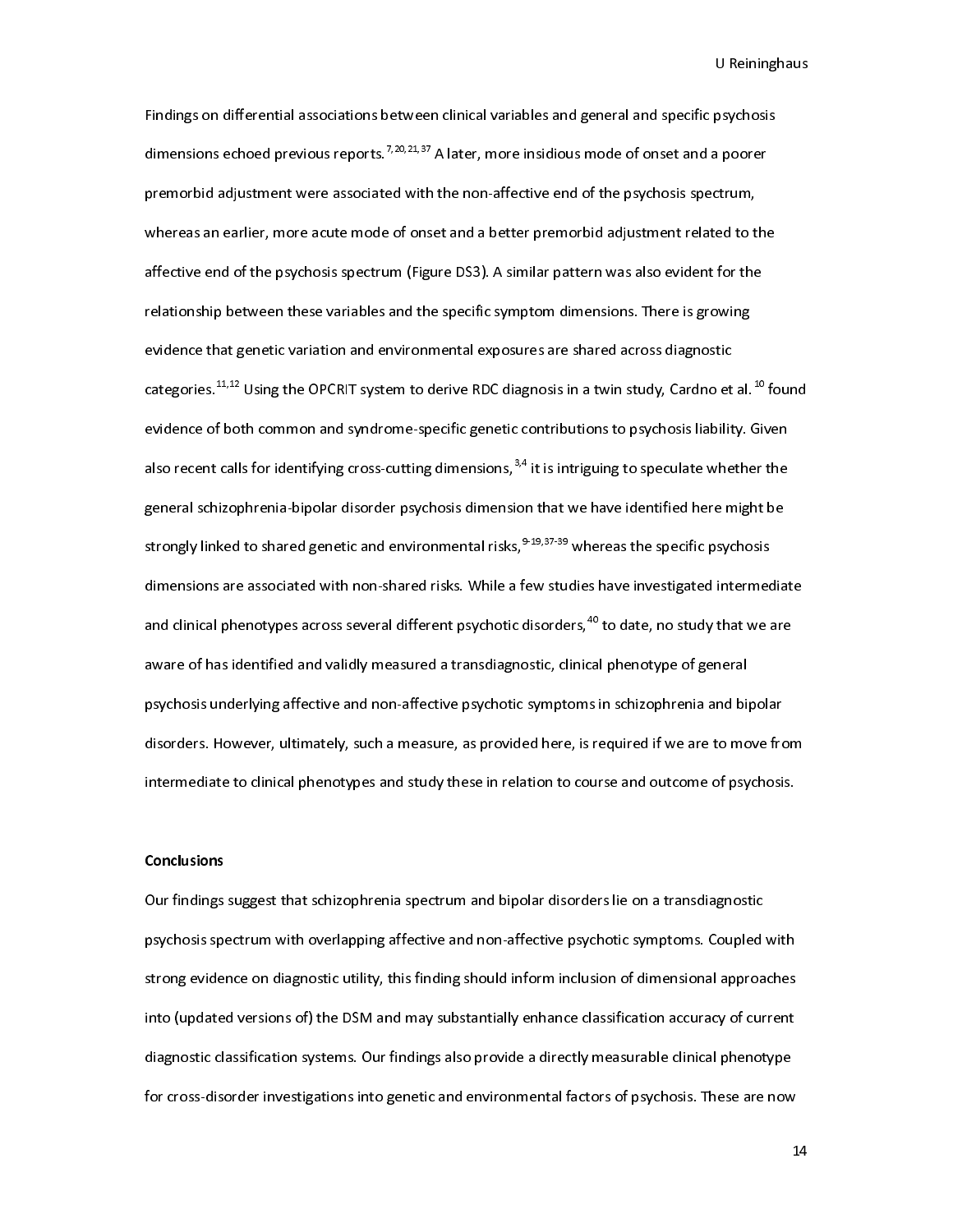(as well as<br>ap with, or required to identify shared genetic and environmental contributions to this phenotype (as well as<br>non-shared factors of specific psychosis dimensions) and to disentangle potential overlap with, or<br>independence from, other independence from, other important spectra of mental disorder.<br>
The contractors of mental overlap with the potential overlap with the contractors of mental disorder. independence from, other important spectra of mental disorder.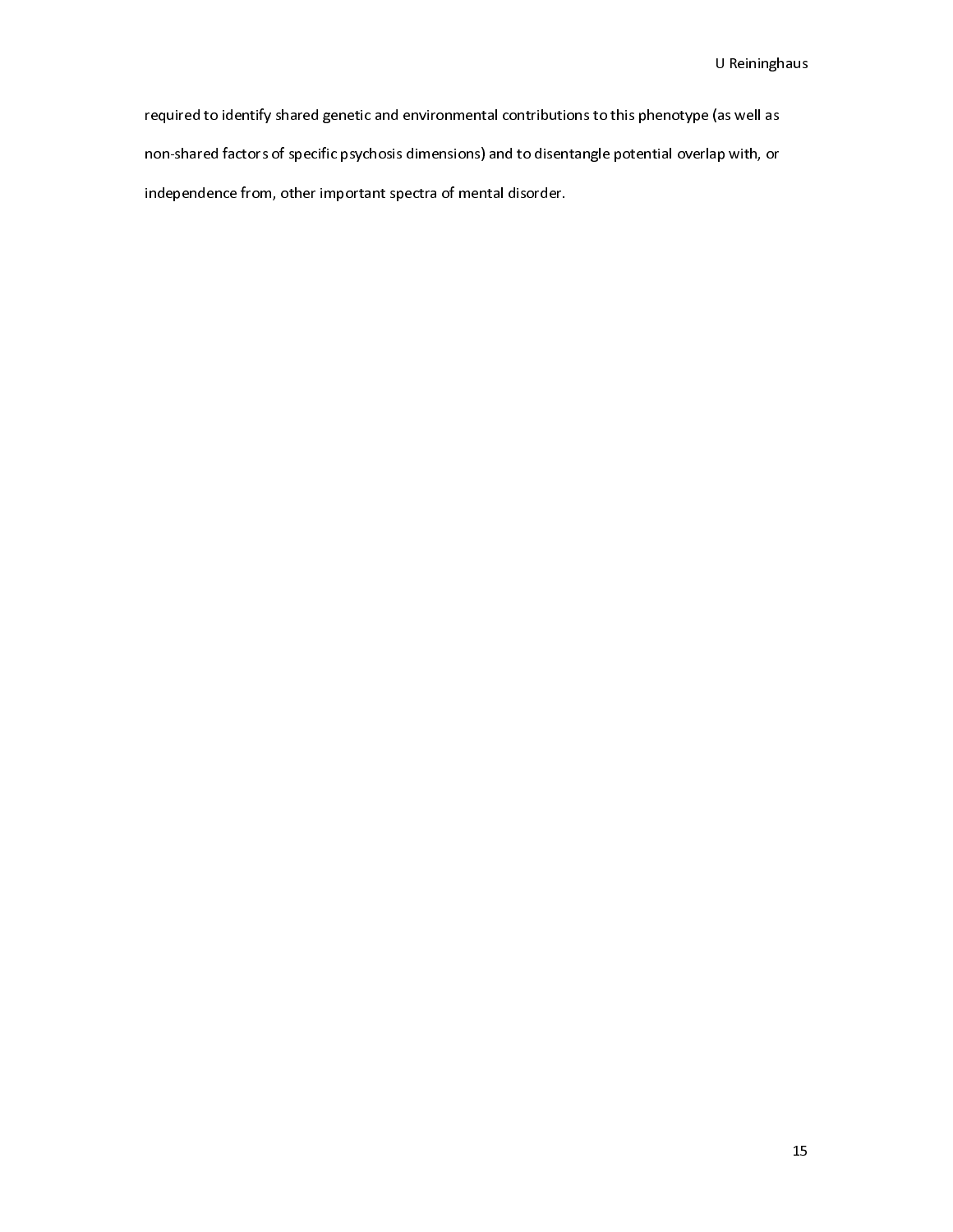f the UK<br>from the<br>ort is Acknowledgements: This work was supported by a Postdoctoral Research Fellowship of the UK<br>National Institute of Health Research (grant no. NIHR-PDF-201104065) and a Veni grant from the<br>Netherlands Organisation for Scientif Netherlands Organisation for Scientific Research (grant no. 451-13-022) to UR. The report is<br>independent research and the views expressed in this publication are those of the authors and no<br>necessarily those of the Nationa Independent research and the views expressed in this publication are those of the authors a<br>necessarily those of the National Health Service, the National Institute for Health Research, of<br>Department of Health. independent research and the views expressed in the publication are these stations and not<br>necessarily those of the National Health Service, the National Institute for Health Research, or the<br>Department of Health.<br>Declarat necessarily three of the National Health Service, the National Institute for Health Mealth Service, the Nation<br>Department of Health.<br>Contributors: UR, JRB, and RPB contributed to conception and design of the study. UR and

Declaration of interest<br>Declaration of interest<br>Contributors: UR, JRB, analysed the data and of **Contributors:** UR, JRB, and RPB<br>**Contributors:** UR, JRB, and RPB<br>analysed the data and drafted t<br>the article for important intelle Examples to the study. On and RPB jointly analysed the data and drafted the article. All authors contributed to interpretation of data, revised the article for important intellectual content, and provided approval of the v the article for important intellectual content, and provided approval of the version to be published.<br>
the article for important intellectual content, and provided approval of the version to be published. the article for important intellectual content, and provided approval of the version to be published.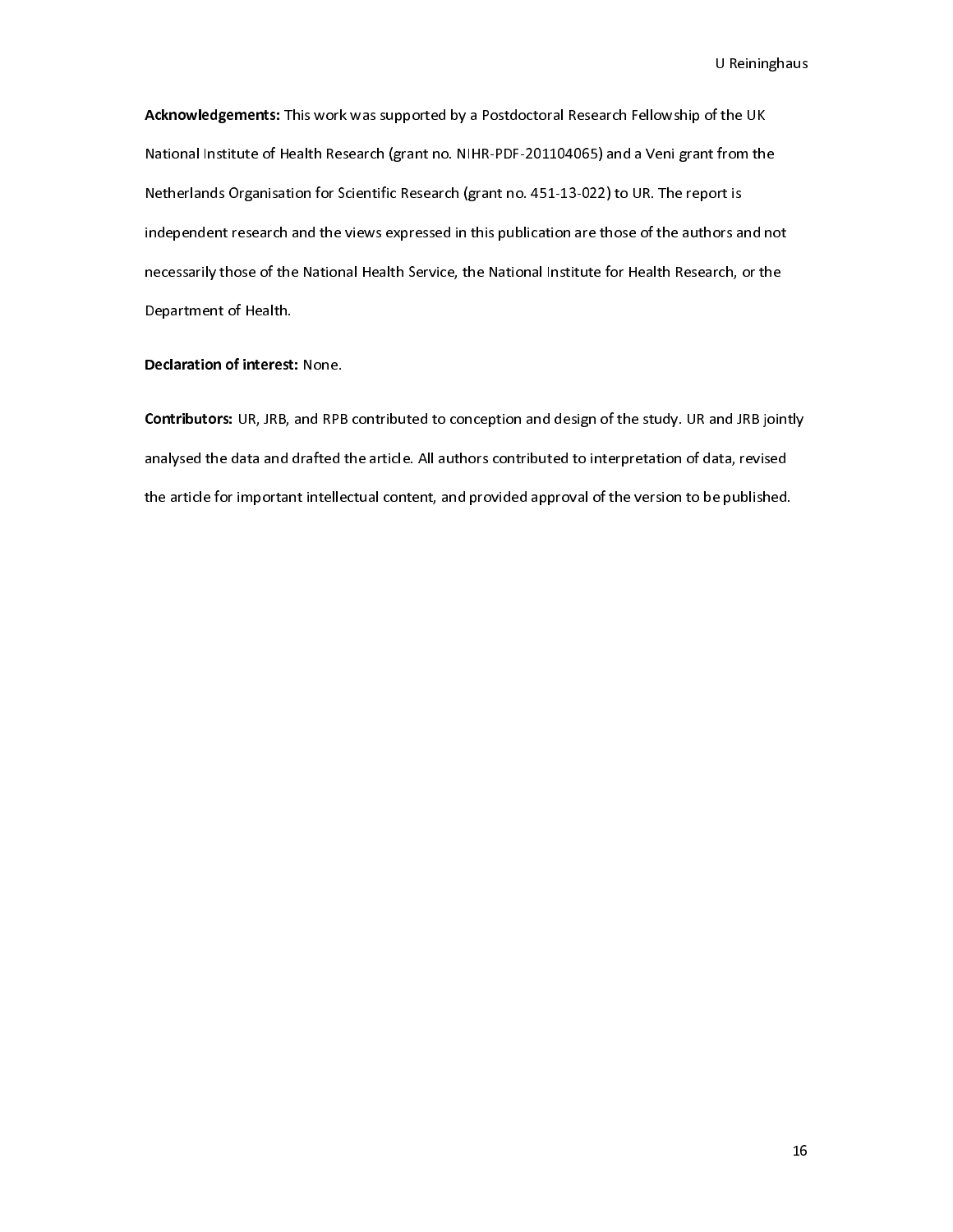# References

- u German].<br>1<br>Disorders.
- 1. Kraepelin E. Psychiatry: A Textbook for Stadents and Physicians (Fifth Edition) [in German].<br>1. Verlag von Johann Ambrosius Barth, 1896.<br>2. American Psychiatric Association. *Diagnostic and Statistical Manual of Mental* American Psychiatric Association. *Diagnost*<br>American Psychiatric Publishing, 2013.<br>Insel TR. The NIMH Research Domain Criter<br>psychiatry. *Am J Psychiatry* 2014; 171: 395-
- 2. American Psychiatric Association. *Diagnostic and Statistical Manual of Mental Disorders.*<br>American Psychiatric Publishing, 2013.<br>3. Insel TR. The NIMH Research Domain Criteria (RDoC) Project: precision medicine for<br>psy American Psychiatric Publishing, 2014<br>Insel TR. The NIMH Research Domain C<br>psychiatry. *Am J Psychiatry* 2014; **171:**<br>Adam D. Mental health: On the spectru<br>First MB, Reed GM, Hyman SE, Saxena
- 
- 3. Insel TR. Andary 2014, 1998.<br>3. Adam D. Mental health: On the spectrum. Nature 2013; 496: 416-8.<br>3. First MB, Reed GM, Hyman SE, Saxena S. The development of the ICD-11 Clinical Des<br>3. And Diagnostic Guidelines for Ment psychiatry. Am J Psychiatry 2014, 171: 393-7.<br>Adam D. Mental health: On the spectrum. Na:<br>First MB, Reed GM, Hyman SE, Saxena S. The and Diagnostic Guidelines for Mental and Beh<br>82-90. 4. Adam D. Mental health: On the spectrum. Nature 2013, 496.416-8.<br>5. First MB, Reed GM, Hyman SE, Saxena S. The development of the ICI<br>and Diagnostic Guidelines for Mental and Behavioural Disorders. *Wo*<br>82-90.<br>6. Bebbing 3. First Abdultural Markoural Disorders. World Psychiatry 2015; 14:<br>182-90.<br>6. Bebbington P. Editorial: Categories, continua and the growth of psychiatric knowledge. Soc<br>19 Psychiatry Psychiatr Epidemiol 2015; 50; 507-510.
- and Diagnostic Guidelines for Mental and Behavioural Disorders. *World Psychiatry 2013,* 14.<br>82-90.<br>Bebbington P. Editorial: Categories, continua and the growth of psychiatric knowledge. *Soc<br>Psychiatry Psychiatr Epidemiol*
- Bebbin<br>*Psychic*<br>Caspi A<br>factor: 6. Bebbington P. Editorial: Categories, commuta and the growth of psychiatric knowledge. Soc<br>Psychiatry Psychiatr Epidemiol 2015; 50; 507-510.<br>7. Caspi AHR, Belsky DW, Goldman-Mellor SJ, Harrington H, Israel S, Meier MH, e Psychiatry Psychiatr Epidemiol 2015, **50,** 507-510.<br>Caspi AHR, Belsky DW, Goldman-Mellor SJ, Harring<br>factor: one general psychopathology factor in the :<br>Psychol *Sci* 2014; **2:** 119-37.<br>Carpenter WT, Bustillo JR, Thaker GK 7. Factor: one general psychopathology factor in the structure of psychiatric disorders? Cline<br>1. Psychol Sci 2014; 2: 119-37.<br>8. Carpenter WT, Bustillo JR, Thaker GK, van Os J, Krueger RF, Green MJ. The psychoses: clu<br>3.
- ractor: one general psychopathology factor in the structure of psychiatric disorders? Chine<br>Psychol Sci 2014; **2:** 119-37.<br>Carpenter WT, Bustillo JR, Thaker GK, van Os J, Krueger RF, Green MJ. The psychoses: clus<br>3 of the Psychol Sci 2014, 2: 119-37.<br>Carpenter WT, Bustillo JR, TP<br>3 of the proposed meta-stru<br>Craddock N, Owen MJ. The K<br>Psychiatry 2010; 196: 92-5.
- 8. Carpenter W. Journalis M., Thaker M. Yankow, Manger M. You Dammark (1991) 39: 2025-42.<br>8. Craddock N, Owen MJ. The Kraepelinian dichotomy going, going... but still not gone. *Br J*<br>8. Craddock N, Owen MJ. The Kraepeli 3 of the proposed meta-structure for DSM-V and ICD-11. Psychol Med 2009, 35. 2023-42.<br>Craddock N, Owen MJ. The Kraepelinian dichotomy - going, going... but still not gone. *Br J*<br>Psychiatry 2010; 196: 92-5.<br>Cardno AG, Rijs
- 9. Craddock N, Owen MJ. The Kraepelinian dichotomy going, going... but still not gone. Br J<br>Psychiatry 2010; 196: 92-5.<br>10. Cardno AG, Rijsdijk FV, Sham PC, Murray RM, McGuffin P. A twin study of genetic<br>relationships be
- Psychiatry 2010, 196: 92-9.<br>Cardno AG, Rijsdijk FV, Shar<br>relationships between psycl<br>Cross-Disorder Group of the<br>five psychiatric disorders es relationships between psychotic symptoms. Am J Psychiatry 2002; 159: 539-45.<br>11. Cross-Disorder Group of the Psychiatric Genomics Consortium. Genetic relationsh<br>12. Lichtenstein P, Yip BH, Bjork C, Pawitan Y, Cannon TD, Su
- relationships between psychotic symptoms. Am J Psychiatry 2002, 159: 539-45.<br>Cross-Disorder Group of the Psychiatric Genomics Consortium. Genetic relations<br>five psychiatric disorders estimated from genome-wide SNPs. *Nat G* 11. Cross-Disorder Group of the Psychiatric disorders estimated from genome-wide SNPs. Nat Gen 2013; 45: 984-94.<br>12. Lichtenstein P, Yip BH, Bjork C, Pawitan Y, Cannon TD, Sullivan PF, et al. Common genetic determinants of five psychiatric disorders estimated from genome-wide SNPs. Nat Gen 2013, 43: 304-94.<br>Lichtenstein P, Yip BH, Bjork C, Pawitan Y, Cannon TD, Sullivan PF, et al. Common genetic<br>determinants of schizophrenia and bipolar diso determinants of schizophrenia and bipolar disorder in Swedish families: a population-basistudy. Lancet 2009; 373: 234-9.  $d$ determinants of schizophrenia and bipolar distribution-based in Spepermann based in Swedish families: a population-based in  $\frac{1}{2}$ study. Lancet 2009; 373: 234-9.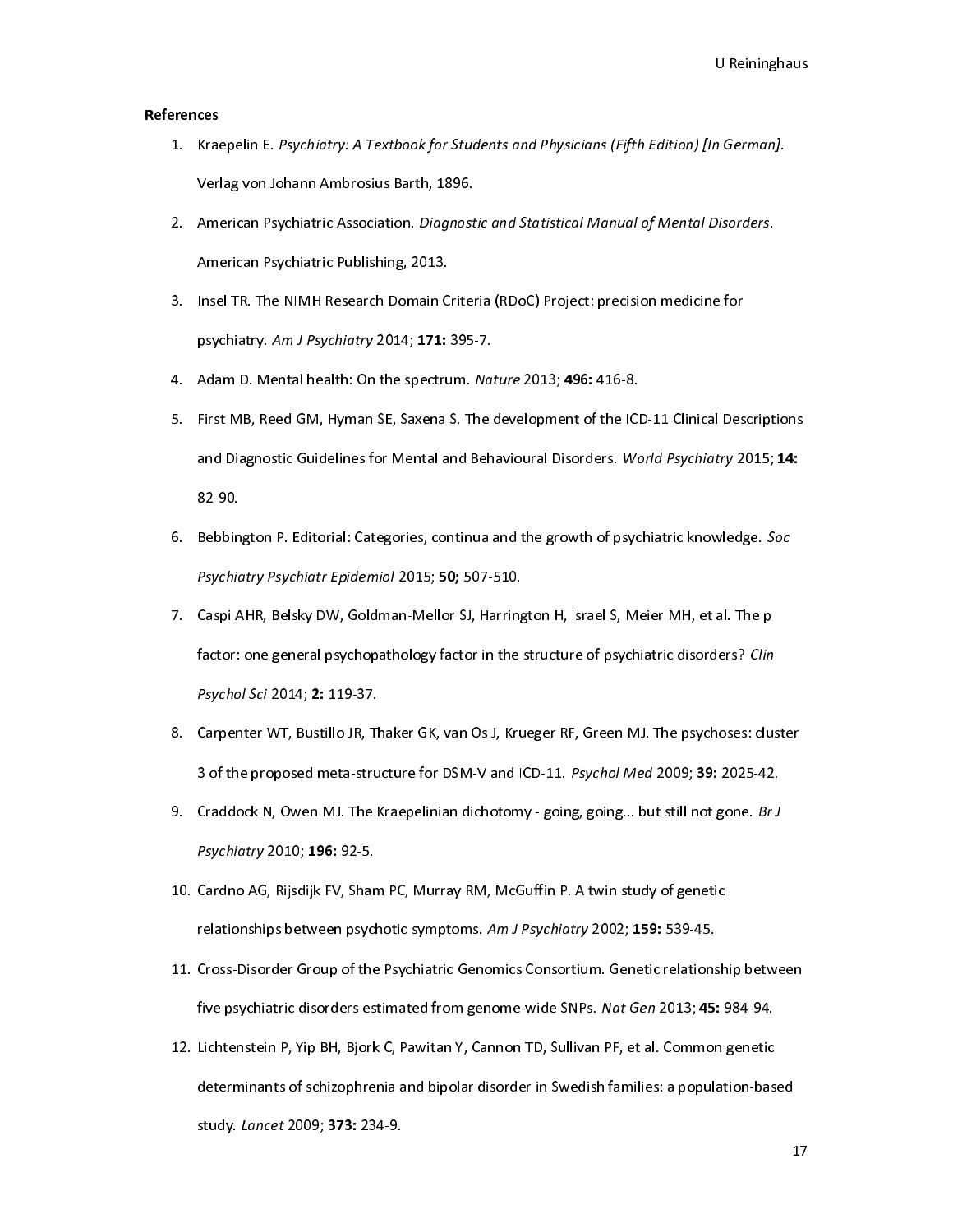- 
- on between<br>.<br>Schizophr Bull 13. Brown As, van Os J, Driessens C, Hoekin, J, Driessens C, Ammericanance of relation between the componental<br>14. Clarke MC, Harley M, Cannon M. The role of obstetric events in schizophrenia. *Schizophr Bu*<br>2006; **32:** 3prenatal familie and major affective disorder. Am J Psychiatry 2000, 157: 150-5.<br>Clarke MC, Harley M, Cannon M. The role of obstetric events in schizophrenia. So<br>2006; **32:** 3-8.<br>Matheson SL, Shepherd AM, Pinchbeck RM, Lau
- 14. Clarke MC, Harley M, Cannon M. The role of obstetric events in schizophrenia. Schizophr Bull<br>2006; 32: 3-8.<br>15. Matheson SL, Shepherd AM, Pinchbeck RM, Laurens KR, Carr VJ. Childhood adversity in<br>schizophrenia: a syste 2000, **32**: 3-8.<br>Matheson SL, :<br>schizophrenia:<br>Henquet C, Kra<br>mania in the g
- 11. Matheson SL, Shepherd AM, Pincherd AM, 2008 Med 2013; 43: 225-38.<br>16. Henquet C, Krabbendam L, de Graaf R, ten Have M, van Os J. Cannabis use and expressionalia in the general population. J Affect Dis 2006; 95: 103-10.
- schizophrenia: a systematic meta-analysis. Fisychol Med 2013; 43: 225-38.<br>Henquet C, Krabbendam L, de Graaf R, ten Have M, van Os J. Cannabis use<br>mania in the general population. J Affect Dis 2006; 95: 103-10.<br>Henquet C, M 16. Henquet C, Murray R, Linszen D, van Os J. The environment and schizophrenia: the role of<br>17. Henquet C, Murray R, Linszen D, van Os J. The environment and schizophrenia: the role of<br>17. Henquet C, Murray R, Linszen D, mania in the general population. J Affect Dis 2000, 95: 103-10.<br>Henquet C, Murray R, Linszen D, van Os J. The environment and<br>cannabis use. *Schizophr Bull* 2005; **31:** 608-12.<br>Heinz A, Deserno L, Reininghaus U. Urbanicity
- 19. Henguar C, Murray M, Linscen C, Murray R, Linscen D, Murray R, Linscen D, Reininghaus U. Urbanicity, social adversity and psychosis. *World<br>18. Heinz A, Deserno L, Reininghaus U. Urbanicity, social adversity and psycho*
- cannabis use. Schizophr Bull 2005, 31: 608-12.<br>Heinz A, Deserno L, Reininghaus U. Urbanicity,<br>Psychiatry 2013; 12: 187-97.<br>Kirkbride JB, Errazuriz A, Croudace TJ, Morgan<br>schizophrenia and other psychoses in England, 18. Heinz A, Deserno L, Reininghaus O. Orbanicity, social adversity and psychosis. World<br>Psychiatry 2013; 12: 187-97.<br>19. Kirkbride JB, Errazuriz A, Croudace TJ, Morgan C, Jackson D, Boydell J, et al. Incidence<br>schizophren *Psychiatry 2013, 12: 187-97.*<br>Kirkbride JB, Errazuriz A, Crot<br>schizophrenia and other psyc<br>analyses. *PloS One* 2012; **7**: e<br>van Os J, Kapur S. Schizophre 19. Schizophrenia and other psychoses in England, 1950-2009: a systematic review and meta<br>19. analyses. *PloS One* 2012; 7: e31660.<br>20. van Os J, Kapur S. Schizophrenia. *Lancet* 2009; **374:** 635-45.<br>21. Reininghaus U, Pri
- 
- general psychosis dimension. Schizophr Bull 2013; 39: 884-95. analyses. PloS One 2012, 7: e31666.<br>Van Os J, Kapur S. Schizophrenia. *Lan*<br>Reininghaus U, Priebe S, Bentall RP.<br>general psychosis dimension. *Schizo*<br>Russo M, Levine SZ, Demjaha A, Di F
- 20. van Os J, Kapur S. Schizophrenia. *Lancet* 2009, 374: 635-45.<br>21. Reininghaus U, Priebe S, Bentall RP. Testing the psychopathe<br>general psychosis dimension. *Schizophr Bull* 2013; **39:** 884-9<br>22. Russo M, Levine SZ, Dem 22. Russo M, Levine SZ, Demjaha A, Di Forti M, Bonaccorso S, Fearon P, et al. Association<br>22. Russo M, Levine SZ, Demjaha A, Di Forti M, Bonaccorso S, Fearon P, et al. Association<br>between symptom dimensions and categorical general psychosis dimension. Sc*hizophr Bull 2013*, 39: 884-95.<br>Russo M, Levine SZ, Demjaha A, Di Forti M, Bonaccorso S, Fear<br>between symptom dimensions and categorical diagnoses of ps<br>longitudinal investigation. *Schizoph* 22. Russon M, Levington M, Levine States of the Sychosis: a cross-section<br>22. Russo M, Former A, Harvey I. A polydiagnostic application of operational criteria in<br>23. McGuffin P, Farmer A, Harvey I. A polydiagnostic applic
- between symptom dimensions and categorical diagnoses of psychological diagnoses of psychological diagnostic dia<br>McGuffin P, Farmer A, Harvey I. A polydiagnostic application of operational criteria in studies<br>of psychotic i longitudinal investigation. Schizophr Bur 2014, 40: 111-9.<br>McGuffin P, Farmer A, Harvey I. A polydiagnostic application<br>of psychotic illness. Development and reliability of the OP<br>1991; 48: 764-70. 23. McGuffin P, Farmer A, Harvey I. A polynographication of polynomial and and an international criteria in studies<br>of psychotic illness. Development and reliability of the OPCRIT system. Arch Gen Psychiatry<br>1991; 48: 764of psychotic illness. Development and reliability of the OPCRIT system. Arch Gen Psychiatry<br>1991; 48: 764-70.  $1991, 70, 704 - 70.$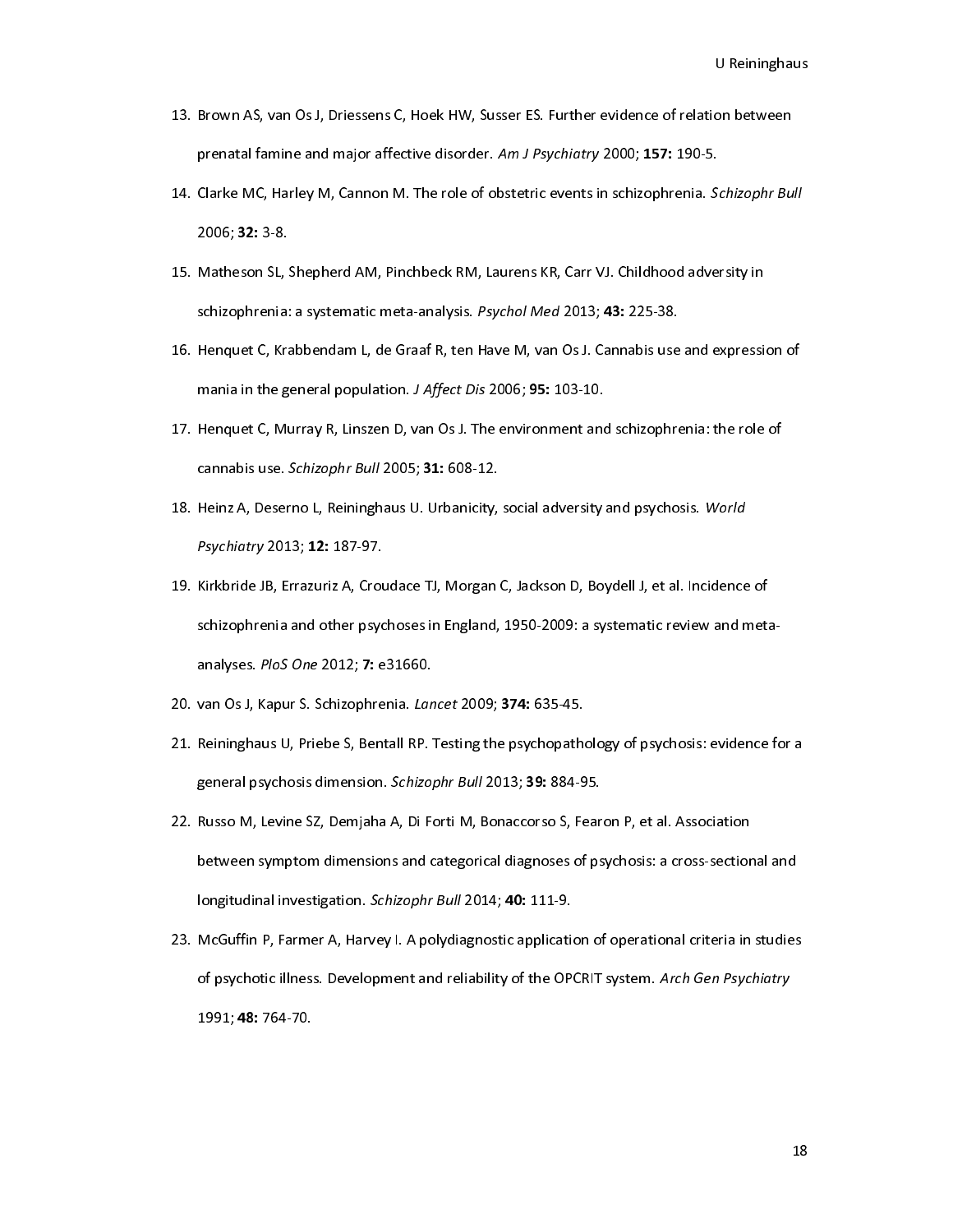- U Reiningham<br>U Reiningham<br>U Reiningham 24. Burns T, Burns T, Manupoles, T, Thompson J, Creme Creed From Formson Versus standard case management for severe psychotic illness: a randomised trial. *Lanc*<br>1999; **353:** 2185-9.<br>25. Cohen-Woods S, Craig I, Gaysina D,
- versus standard case management for severe psychotic illness: a randomised trial. Lancet<br>1999; **353:** 2185-9.<br>Cohen-Woods S, Craig I, Gaysina D, Gray J, Gunasinghe C, Craddock N, et al. The Bipolar<br>Association Case-Control 1999, 333: 2189-9.<br>Cohen-Woods S, Cr<br>Association Case-Co<br>Methylenetetrahyd<br>Neuropsychiatr Gen 25. Cohen-Woods Case-Control Study (BACCS) and meta-analysis: No association with the 5,10<br>Methylenetetrahydrofolate reductase gene and bipolar disorder. Am J Med Genet B<br>Neuropsychiatr Genet 2010; 153B: 1298-304.<br>26. Spit Methylenetetrahydrofolate reductase gene and bipolar disorder. Am J Med Genet B<br>Neuropsychiatr Genet 2010; 153B: 1298-304.<br>Spitzer RL, Endicott J, Robins E. Research diagnostic criteria: rationale and reliability. Arch<br>Gen
- Meuropsychiatr Genet 2010; 153B: 1298-304.<br>Neuropsychiatr Genet 2010; 153B: 1298-304.<br>Spitzer RL, Endicott J, Robins E. Research diagnostic criteria: rationale and reliability.<br>Gen Psychiatry 1978; 35: 773-82.<br>Rucker J, Ne
- Neuropsychiatr Genet 2010, 133B: 1258-304.<br>Spitzer RL, Endicott J, Robins E. Research diag<br>*Gen Psychiatry* 1978; **35**: 773-82.<br>Rucker J, Newman S, Gray J, Gunasinghe C, Br<br>electronic system for psychiatric diagnosis and 20. Spitzer RL, Endicott 3, Robins E. Research diagnostic criteria. rationale and reliability. Arch<br>
27. Rucker J, Newman S, Gray J, Gunasinghe C, Broadbent M, Brittain P, et al. OPCRIT+: an<br>
electronic system for psychiat Bucker J, Newman S, Gray J, Guna<br>Rucker J, Newman S, Gray J, Guna<br>electronic system for psychiatric of<br>settings. *Br J Psychiatry* 2011; 199<br>R Core Team. *R: A language and e* 27. Rucker J, Apple T, Alectronic system for psychiatric diagnosis and data collection in clinical and research<br>settings. *Br J Psychiatry* 2011; 199: 151-5.<br>28. R Core Team. *R: A language and environment for statistical*
- electronic system for psychiatric angles and data collection in clinical and research<br>settings. *Br J Psychiatry* 2011; 199: 151-5.<br>R Core Team. *R: A language and environment for statistical computing (Version 3.0.1).*<br>Fo settings. *Br J T Sychidtry 2011*, 199: 191-9.<br>R Core Team. *R: A language and environm*<br>Foundation for Statistical Computing, 201:<br>Kass RW, Wasserman L. A reference Bayes<br>to the Schwartz criterion. *J Am Stat Assoc*
- 28. R Core Team. R: A language and environment for statistical computing (Version 3.0.1). R<br>29. Kass RW, Wasserman L. A reference Bayesian test for nested hypotheses and its relation:<br>10. Peterson LE, Coleman MA. Machine l
- Foundation for Statistical Computing, 2013.<br>Kass RW, Wasserman L. A reference Bayesia<br>to the Schwartz criterion. *J Am Stat Assoc* 19.<br>Peterson LE, Coleman MA. Machine learning<br>curves for crisp and fuzzy classification of 29. To the Schwartz criterion. *J Am Stat Assoc* 1995; **90**: 928–34.<br>
29. Peterson LE, Coleman MA. Machine learning-based receiver operating characteristic (ROC)<br>
curves for crisp and fuzzy classification of DNA microarray to the Schwartz criterion. J Am Stat Assoc 1993, 90: 928–34.<br>Peterson LE, Coleman MA. Machine learning-based receiver of<br>curves for crisp and fuzzy classification of DNA microarrays in<br>Reason 2008; 47: 17-36.<br>StataCorp. *S* 30. Peterson Curves for crisp and fuzzy classification of DNA microarrays in cancer research. *Int J Approx*<br>81. StataCorp. Stata Statistical Software: Release 13. StataCorp LP, 2013.<br>32. Kohavi R. The power of decision ta curves for crisp and fuzzy classification of DNA microarrays in cancer research. *Int 3 Approx*<br>Reason 2008; 47: 17-36.<br>StataCorp. *Stata Statistical Software: Release 13.* StataCorp LP, 2013.<br>Kohavi R. The power of decisi
- 
- 
- Reason 2000, 47: 17-30.<br>StataCorp. *Stata Statistic*<br>Kohavi R. The power of d<br>Efron BG, Gong G. A leisu<br>*Statist* 1983; **37:** 36-48. 31. StataCorp. Stata Statistical Software: Release 13. StataCorp Lr, 2013.<br>32. Kohavi R. The power of decision tables. *Lect Not Comp Sci* 1995; **912:**<br>33. Efron BG, Gong G. A leisurely look at the bootstrap, the jackknife
- 33. Efron BG, Gong G. A leisurely look at the bootstrap, the jackknife, and cross-va<br>33. Efron BG, Gong G. A leisurely look at the bootstrap, the jackknife, and cross-va<br>34. Böhnke JR, Croudace TJ. Factors of psychological 33. Efron BG, Gong G. A leisurely look at the bootstrap, the jackkinte, and cross-validation. Am<br>Statist 1983; 37: 36-48.<br>34. Böhnke JR, Croudace TJ. Factors of psychological distress: clinical value, measurement<br>substance Statist 1983, **37**: 30-48.<br>Böhnke JR, Croudace TJ.<br>substance, and methodo<br>524. substance, and methodological artefacts. *Soc Psychiatry Psychiatr Epidemiol* 2015; ; 50<br>524. substance, and methodological artefacts. Soc Psychiatry Psychiatr Epidemiol 2015; ; 50: 515-<br>524.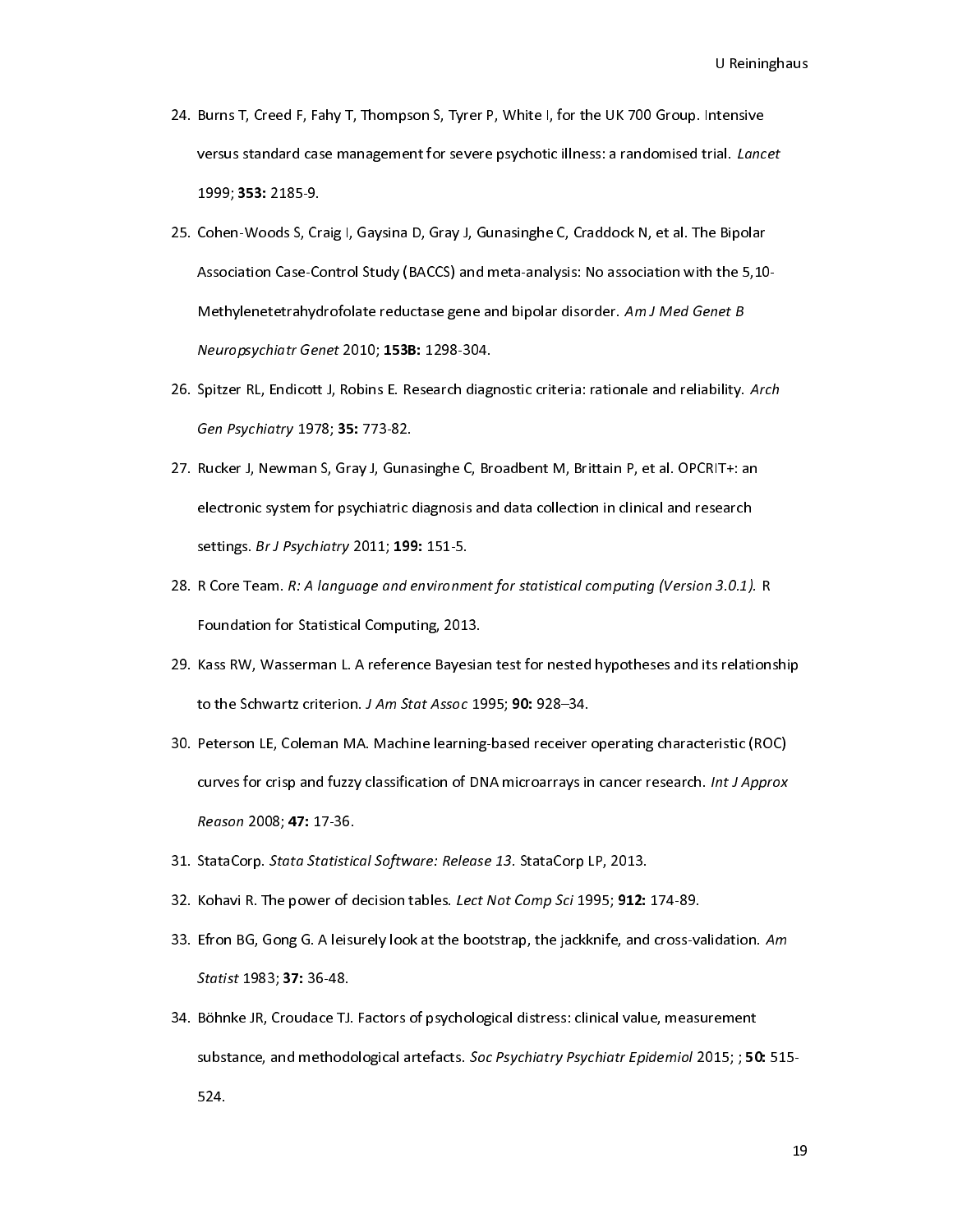- U Reiningham<br>Universely disorders :<br>Universely disorders :
- 33. Markon KE. Model 2010; 10: 273-88.<br>35. World Health Organization. The ICD-10 classification of mental and behavioural disorders :<br>35. World Health Organization. The ICD-10 classification of mental and behavioural disor
- disorders. Psychol Med 2010, 40: 273-88.<br>World Health Organization. *The ICD-10 clo<br>clinical descriptions and diagnostic guideli*<br>Reininghaus U, Morgan C, Simpson J, Dazz<br>Murray R, Fearon P, Craig T. Unemployme 36. World Health Organization. The ICD-10 classification of mental and behavioural disorders :<br>clinical descriptions and diagnostic guidelines. World Health Organization, 1992.<br>37. Reininghaus U, Morgan C, Simpson J, Dazza clininghaus U, Morgan C, Simpson J, Dazzan P, Morgan K, Doody G, Bhugra D, Le<br>Murray R, Fearon P, Craig T. Unemployment, social isolation, achievement-expec<br>mismatch and psychosis. Findings from the ÆSOP Study. *Soc Psychi* 38. Morgan C\*, Reininghaus U\*, Fearon P, Humpson J, Dazzan P, Morgan C, Sciel Isolation, achievement-expectation<br>38. Morgan C\*, Reininghaus U\*, Fearon P, Hutchinson G, Morgan K, Dazzan P, Boydell J, Murray Amismatch and psychosis. Findings from the ÆSOP Study. *Soc Psychiatry Psychiatr Epider*<br>2008; 43: 743-751.<br>Morgan C\*, Reininghaus U\*, Fearon P, Hutchinson G, Morgan K, Dazzan P, Boydell J,<br>Kirkbride J, Doody G, Jon
- mismatch and psychosis. Findings from the ÆSOP Study. Soc Psychiatry Psychiatr Epidemiol<br>2008; 43: 743-751.<br>Morgan C\*, Reininghaus U\*, Fearon P, Hutchinson G, Morgan K, Dazzan P, Boydell J,<br>Kirkbride J, Doody G, Jones P, M 2008, 43: 743-731.<br>Morgan C\*, Reining<br>Kirkbride J, Doody C<br>and adult adversity<br>Med 2014; 44: 407-38. Kirkbride J, Doody G, Jones P, Murray R, Craig T. Modelling the interplay between chi<br>38. Med 2014; 44: 407-419.<br>39. Reininghaus U, Craig T, Fisher H, Hutchinson G, Fearon P, Morgan K, Dazzan P, Doody and adult adversity in pathways to psychosis: initial evidence from the ÆSOP study. *Psychol*<br>Med 2014; 44: 407-419.<br>Reininghaus U, Craig T, Fisher H, Hutchinson G, Fearon P, Morgan K, Dazzan P, Doody G,<br>Jones P, Murray R,
- and adult adversity in pathways to psychosis: initial evidence from the ÆSOP study. Psychol<br>Med 2014; 44: 407-419.<br>Reininghaus U, Craig T, Fisher H, Hutchinson G, Fearon P, Morgan K, Dazzan P, Doody G,<br>Jones P, Murray R, M Med 2014, 44: 407-419.<br>Reininghaus U, Craig T, F<br>Jones P, Murray R, Morg<br>Findings from the ÆSOP<br>Tamminga CA, Ivleva EI, 39. Jones P, Murray R, Morgan C. Ethnic identity, perceptions of disadvantage, and psychosis<br>Findings from the ÆSOP Study. Schizophr Res 2010; 124: 43-48.<br>40. Tamminga CA, Ivleva EI, Keshavan MS, Pearlson GD, Clementz BA,
- Findings from the ÆSOP Study. *Schizophr Res* 2010; 124: 43-48.<br>Tamminga CA, Ivleva EI, Keshavan MS, Pearlson GD, Clementz BA, Witte B, et al. Clinical<br>phenotypes of psychosis in the Bipolar-Schizophrenia Network on Interm Findings from the ÆSOP Study. Schizophr Res 2010, 124: 43-48.<br>Tamminga CA, Ivleva EI, Keshavan MS, Pearlson GD, Clementz B.<br>phenotypes of psychosis in the Bipolar-Schizophrenia Network of<br>(B-SNIP). *Am J Psychiatry* 2013; phenotypes of psychosis in the Bipolar-Schizophrenia Network on Intermediate Phenoty<br>(B-SNIP). Am J Psychiatry 2013; 170: 1263-74. (B-SNIP). Am J Psychiatry 2013; **170**: 1263-74. (B-SNIP). Am J Psychiatry 2013; 170: 1263-74.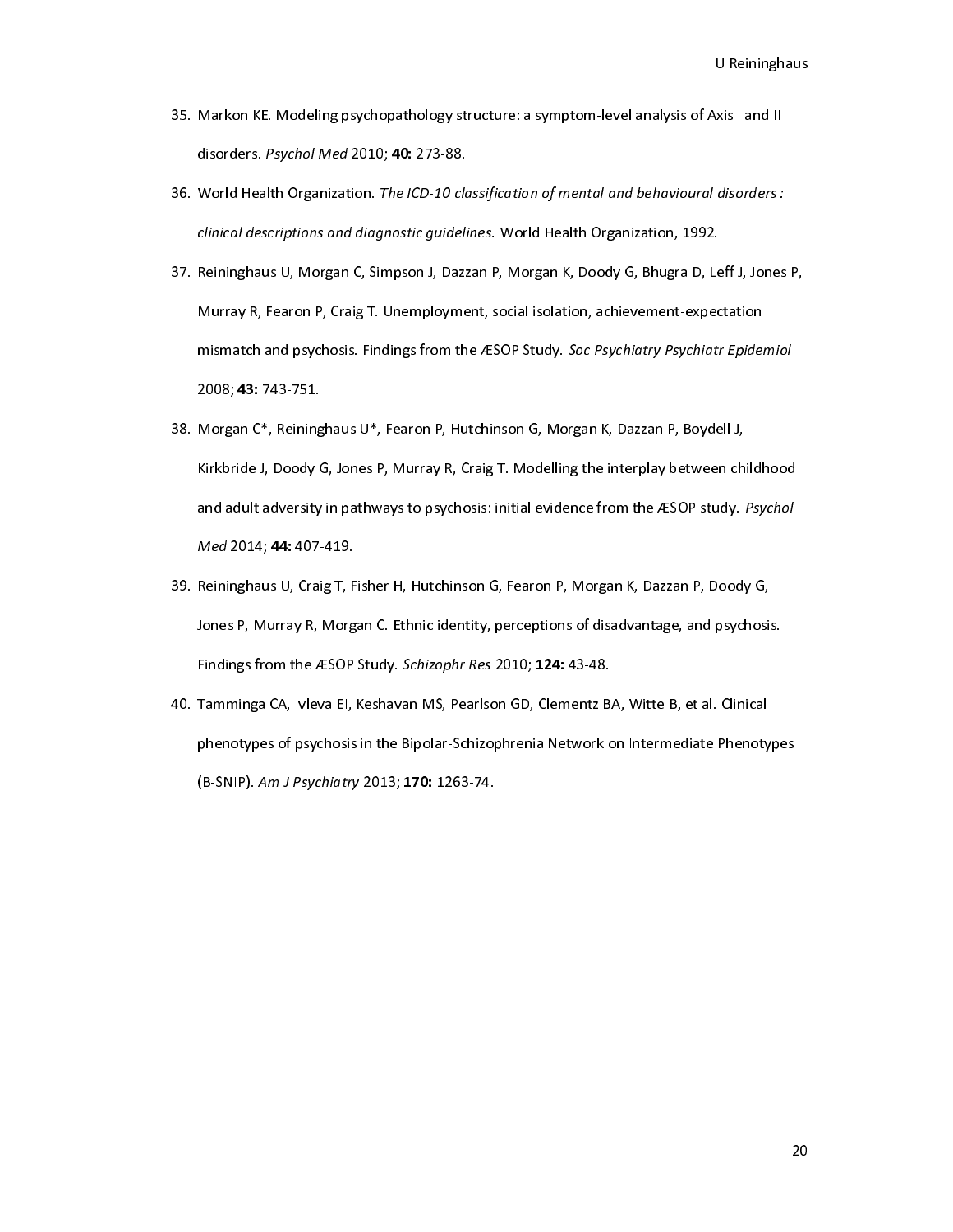|                                                                                                                  | <b>Full information fit statisticst</b> |     |            |            |              |  |  |  |  |
|------------------------------------------------------------------------------------------------------------------|-----------------------------------------|-----|------------|------------|--------------|--|--|--|--|
|                                                                                                                  | LL                                      | FP  | <b>AIC</b> | <b>BIC</b> | <b>SABIC</b> |  |  |  |  |
| Unidimensional (unitary) model (A)                                                                               | 24624.19                                | 98  | 49444 39   | 49940.57   | 49629.29     |  |  |  |  |
| Multidimensional (pentagonal) model with<br>uncorrelated factors (B)                                             | $-23585.87$                             | 98  | 47367.74   | 47863.92   | 47552.64     |  |  |  |  |
| Multidimensional (pentagonal) model with<br>correlated factors (C)                                               | $-22468.5$                              | 108 | 45153.00   | 45175.23   | 45356.76     |  |  |  |  |
| Bifactor model with 2 factors for affective<br>and non-affective psychosis and 5 specific<br>symptom factors (D) | $-22539.24$                             | 147 | 45372.49   | 46116.75   | 45415.14     |  |  |  |  |
| Bifactor model with 1 general psychosis and<br>5 specific symptom factors (E)                                    | -22058.87                               | 147 | 44411.75   | 45156.02   | 44689.09     |  |  |  |  |

Table 1. Model fit statistics unidimensional, multidimensional, and bifactor models in schizophrenia spectrum and bipolar disorder

Note: LL, Log-Likelihood; FP, Free Parameters; AIC, Akaike Information Criterion; BIC, Bayesian Information Criterion; SABIC, Sample size Adjusted Bayesian Information Criterion

† A difference of 10 in AIC, BIC, and SABIC is considered important

‡ The best model fit was still observed for model E as compared with a bifactor model, in which factor loadings of mania items on the general factor were fixed to zero and the specific mania factor correlated with the general and other specific factors (LL=-22104.99, AIC=44491.98, BIC=45205.87, SABIC=44758.01; r<sub>general-mania</sub>=-0.68, r<sub>positive-mania</sub>=-0.14; r<sub>negative-mania</sub>=-0.27; rdisorganization-mania<sup>=0.21;</sup> rmania-depression=0.15)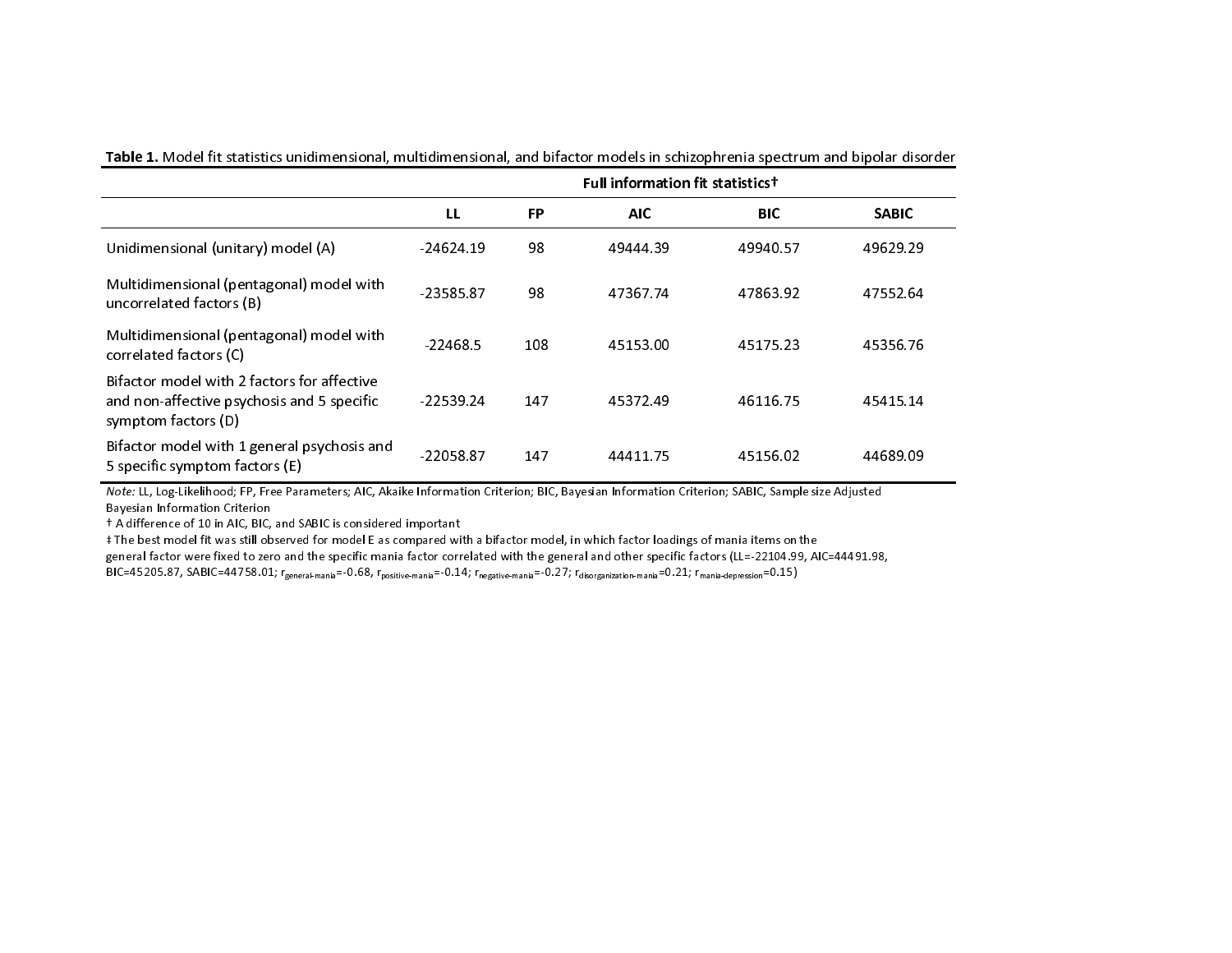|  | Table 2. Standardized factor loadings in bifactor model |
|--|---------------------------------------------------------|
|--|---------------------------------------------------------|

| Table 2. Standardized factor loadings in bifactor model |                        |         |                      |                      |                 |        |            |       |  |
|---------------------------------------------------------|------------------------|---------|----------------------|----------------------|-----------------|--------|------------|-------|--|
|                                                         | <b>Factor loadings</b> |         |                      |                      |                 |        |            |       |  |
| <b>OPCRIT Items</b>                                     | Item no.               | General | Positive<br>symptoms | Negative<br>symptoms | Disorganization | Ma nia | Depression | $h^2$ |  |
| Persecutory delusions                                   | 54                     | 0.90    | 0.21                 |                      |                 |        |            | 0.86  |  |
| Well organised delusions                                | 55                     | 0.93    | $-0.08$              |                      |                 |        |            | 0.88  |  |
| Delusions of influence                                  | 58                     | 0.31    | 0.44                 |                      |                 |        |            | 0.29  |  |
| <b>Bizarre delusions</b>                                | 59                     | 0.91    | $-0.05$              |                      |                 |        |            | 0.84  |  |
| Widespread delusions                                    | 60                     | 0.97    | $-0.06$              |                      |                 |        |            | 0.94  |  |
| Delusions of passivity                                  | 61                     | 0.78    | 0.37                 |                      |                 |        |            | 0.74  |  |
| Delusions & hallucinations for 1 week                   | 64                     | 0.91    | 0.34                 |                      |                 |        |            | 0.94  |  |
| Persecutory delusions & hallucinations                  | 65                     | 0.91    | 0.30                 |                      |                 |        |            | 0.91  |  |
| Thought insertion                                       | 66                     | 0.74    | 0.55                 |                      |                 |        |            | 0.84  |  |
| Thought withdrawal                                      | 67                     | 0.80    | 0.42                 |                      |                 |        |            | 0.82  |  |
| Thought broadcast                                       | 68                     | 0.72    | 0.49                 |                      |                 |        |            | 0.76  |  |
| Third person auditory hallucinations                    | 73                     | 0.78    | 0.40                 |                      |                 |        |            | 0.77  |  |
| Running commentary voices                               | 74                     | 0.67    | 0.45                 |                      |                 |        |            | 0.65  |  |
| Abusive/accusatory/persecutory voices                   | 75                     | 0.83    | 0.30                 |                      |                 |        |            | 0.78  |  |
| Other auditory hallucinations                           | 76                     | 0.77    | 0.02                 |                      |                 |        |            | 0.59  |  |
| Non-affective hallucination any modality                | 77                     | 0.79    | 0.13                 |                      |                 |        |            | 0.64  |  |
| Negative formal thought disorder                        | 29                     | 0.77    |                      | 0.35                 |                 |        |            | 0.71  |  |
| Restricted affect                                       | 32                     | 081     |                      | 0.42                 |                 |        |            | 0.82  |  |
| <b>Blunted affect</b>                                   | 33                     | 0.84    |                      | 0.42                 |                 |        |            | 0.88  |  |
| Bizarre behaviour                                       | 17                     | 0.82    |                      |                      | 0.28            |        |            | 0.75  |  |
| Speech difficult to understand                          | 26                     | 0.76    |                      |                      | 0.57            |        |            | 0.91  |  |
| Incoherent                                              | 27                     | 0.70    |                      |                      | 0.65            |        |            | 0.91  |  |
| Positive formal thought disorder                        | 28                     | 0.80    |                      |                      | 0.48            |        |            | 0.87  |  |
| Inappropriate affect                                    | 34                     | 0.73    |                      |                      | 0.25            |        |            | 0.59  |  |
| Excessive activity                                      | 19                     | $-0.56$ |                      |                      |                 | 0.66   |            | 0.75  |  |
| Reckless activity                                       | 20                     | $-0.31$ |                      |                      |                 | 0.54   |            | 0.39  |  |
| Distractibility                                         | 21                     | $-0.34$ |                      |                      |                 | 0.62   |            | 0.50  |  |
| Reduced need for sleep                                  | 22                     | $-0.63$ |                      |                      |                 | 0.61   |            | 0.76  |  |
| Pressured speech                                        | 30                     | $-0.58$ |                      |                      |                 | 0.68   |            | 0.81  |  |
| Thoughts racing                                         | 31                     | $-0.72$ |                      |                      |                 | 0.62   |            | 0.89  |  |
| Elevat ed mood                                          | 35                     | $-0.73$ |                      |                      |                 | 0.61   |            | 0.90  |  |
| Irritable mood                                          | 36                     | $-0.01$ |                      |                      |                 | 0.54   |            | 0.29  |  |
| Increased sociability                                   | 53                     | $-0.54$ |                      |                      |                 | 0.63   |            | 0.68  |  |
| Increased self esteem                                   | 56                     | $-0.51$ |                      |                      |                 | 0.65   |            | 0.69  |  |
| Grandiose delusions                                     | 57                     | $-0.09$ |                      |                      |                 | 0.66   |            | 0.45  |  |
| Slowed activity                                         | 24                     | 0.54    |                      |                      |                 |        | 0.62       | 0.67  |  |
| Loss of energy/tiredness                                | 25                     | 0.56    |                      |                      |                 |        | 0.70       | 0.81  |  |
| Dysphoria                                               | 37                     | 0.65    |                      |                      |                 |        | 0.61       | 0.80  |  |
| Loss of pleasure                                        | 39                     | 0.51    |                      |                      |                 |        | 0.76       | 0.84  |  |
| Altered libido                                          | 40                     | 0.49    |                      |                      |                 |        | 0.67       | 0.69  |  |
| Poor concentration                                      | 41                     | 0.47    |                      |                      |                 |        | 0.61       | 0.59  |  |
| Excessive self reproach                                 | 42                     | 0.36    |                      |                      |                 |        | 0.80       | 0.78  |  |
| Suicidal ideation                                       | 43                     | 0.64    |                      |                      |                 |        | 0.54       | 0.70  |  |
| Initial insomnia                                        | 44                     | 0.29    |                      |                      |                 |        | 0.58       | 0.42  |  |
| Middle insomnia (broken sleep)                          | 45                     | 0.46    |                      |                      |                 |        | 0.53       | 0.50  |  |
| Early morning waking                                    | 46                     | 0.07    |                      |                      |                 |        | 0.69       | 0.48  |  |
| Poor appetite                                           | 48                     | 0.00    |                      |                      |                 |        | 0.61       | 0.37  |  |
| Weight loss                                             | 49                     | 0.21    |                      |                      |                 |        | 0.55       | 0.34  |  |
| Increased appetite                                      | 50                     | $-0.28$ |                      |                      |                 |        | 0.05       | 0.08  |  |
|                                                         |                        |         |                      |                      |                 |        |            |       |  |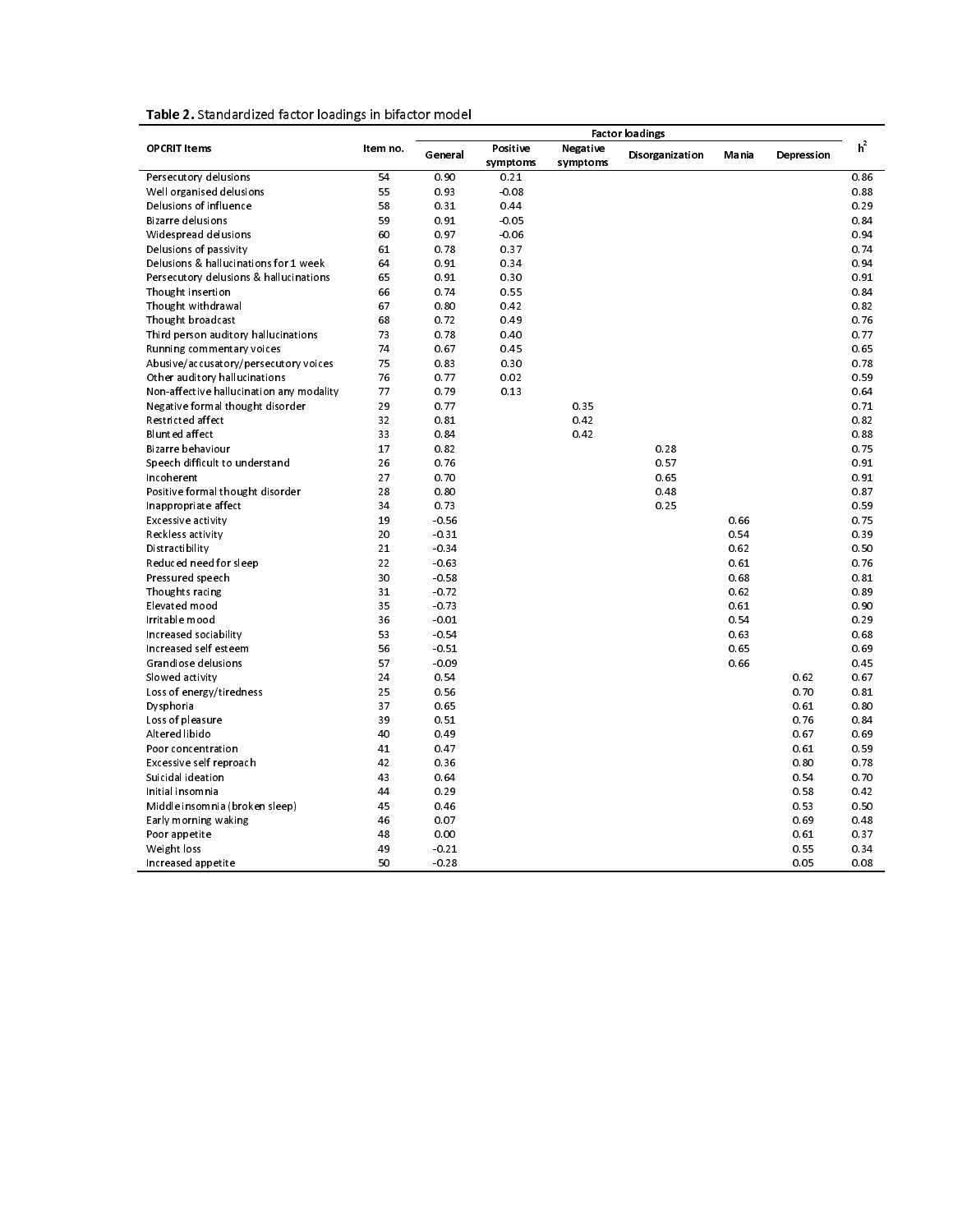|                                  | Latent factor scores        |         |                             |         |                          |         |                             |         |                            |         |                               |         |
|----------------------------------|-----------------------------|---------|-----------------------------|---------|--------------------------|---------|-----------------------------|---------|----------------------------|---------|-------------------------------|---------|
|                                  | General                     |         | Positive symptoms           |         | <b>Negative symptoms</b> |         | Disorganisation             |         | Mania                      |         | Depression                    |         |
|                                  | r (95% CI)                  | p       | r (95% CI)                  | p       | r (95% CI)               | p       | r (95% CI)                  | p       | r (95% CI)                 | D       | r (95% CI)                    | p       |
| OPCRIT weighted sum scores+      |                             |         |                             |         |                          |         |                             |         |                            |         |                               |         |
| General                          | 0.93<br>(0.92 0.94)         | < 0.001 |                             |         |                          |         |                             |         |                            |         |                               |         |
| Positive symptoms                |                             |         | 0.77<br>$(0.74 \cdot 0.79)$ | < 0.001 |                          |         |                             |         |                            |         |                               |         |
| Negative symptoms                |                             |         |                             |         | 0.78<br>$(0.76 \ 0.80)$  | < 0.001 |                             |         |                            |         |                               |         |
| Disorganization                  |                             |         |                             |         |                          |         | 0.67<br>$(0.64 \cdot 0.70)$ | < 0.001 |                            |         |                               |         |
| Mania                            |                             |         |                             |         |                          |         |                             |         | 0.81<br>(0.79.0.83)        | < 0.001 |                               |         |
| Depression                       |                             |         |                             |         |                          |         |                             |         |                            |         | 0.87<br>$(0.86 \ 0.89)$       | < 0.001 |
|                                  | B (95% CI)                  | p       | B (95% CI)                  | p       | B (95% CI)               | p       | B (95% CI)                  | p       | B (95% CI)                 | p       | B (95% CI)                    | p       |
| RDC diagnosis‡                   |                             |         |                             |         |                          |         |                             |         |                            |         |                               |         |
| Hypomania                        | $-0.15$<br>$(0.23 - 0.08)$  | < 0.001 | 0.04<br>(0.080.16)          | 0.551   | 0.01<br>(0.080.10)       | 0.848   | $-0.01$<br>(0.110.10)       | 0.907   | $-0.44$<br>$(0.57 - 0.31)$ | < 0.001 | $-0.20$<br>$(0.33 - 0.06)$    | 0.005   |
| Schizoaffective disorder         | 1.50<br>(14515)             | < 0.001 | 0.16<br>(0.07.0.26)         | < 0.001 | 0.10<br>(0.04.0.17)      | 0.002   | 0.25<br>(0.17, 0.33)        | < 0.001 | $-0.05$<br>(0.15005)       | 0.292   | 0.44<br>$(0.34 \cdot 0.55)$   | < 0.001 |
| Schizophrenia                    | 1.50<br>(1.44.1.56)         | < 0.001 | 0.30<br>$(0.20 - 0.40)$     | < 0.001 | 0.14<br>$(0.07 - 0.21)$  | < 0.001 | 0.14<br>$(0.06 - 0.23)$     | 0.001   | $-0.73$<br>$(0.84 - 0.63)$ | < 0.001 | $-0.46$<br>$(0.57 - 0.35)$    | < 0.001 |
| Unspecified functional psychosis | 1.27<br>(1.15.1.39)         | < 0.001 | $-0.01$<br>(0.210.18)       | 0.904   | 0.13<br>$(-0.01.0.28)$   | 0.063   | $-0.15$<br>(0.32002)        | 0.075   | $-0.99$<br>$(120 - 078)$   | < 0.001 | 0.04<br>(018026)              | 0.716   |
| Age at onset                     | 0.03<br>$(0.02 - 0.03)$     | < 0.001 | 0.00<br>(0.00, 0.00)        | 0.821   | 0.00<br>(0.000000)       | 0.666   | $-0.00$<br>(0.01000)        | 0.123   | $-0.01$<br>$(0.01 - 0.00)$ | < 0.001 | 0.00<br>$( -0.00 \cdot 0.01)$ | 0.190   |
| Mode of onset                    |                             |         |                             |         |                          |         |                             |         |                            |         |                               |         |
| Gradual vs. acute onset          | 0.40<br>$(0.25 \cdot 0.56)$ | < 0.001 | 0.05<br>(0.070.16)          | 0.407   | 0.03<br>(0.050011)       | 0.491   | $-0.03$<br>(0.13007)        | 0.561   | 0.002<br>(0.13014)         | 0.982   | 0.06<br>(0.09020)             | 0.440   |
| Insidious vs. acute onset        | 0.24<br>(0.11 0.36)         | < 0.001 | $-0.10$<br>(0.19 0.01)      | 0.037   | 0.17<br>(0.11 0.24)      | < 0.001 | $-0.07$<br>(0.15001)        | 0.084   | $-0.03$<br>(0.14007)       | 0.546   | 0.12<br>$(0.003 - 0.23)$      | 0.045   |
| Premorbid work adjustment        |                             |         |                             |         |                          |         |                             |         |                            |         |                               |         |
| Poor vs. good                    | 0.86<br>(0.74 0.97)         | < 0.001 | 0.11<br>$(0.02 - 0.20)$     | 0.018   | 0.15<br>$(0.09 \ 0.22)$  | < 0.001 | 0.23<br>$(0.15 \cdot 0.31)$ | < 0.001 | $-0.13$<br>$(0.24 - 0.02)$ | 0.016   | $-0.00$<br>(012011)           | 0.936   |
| Premorbid social adjustment      |                             |         |                             |         |                          |         |                             |         |                            |         |                               |         |
| Poor vs good                     | 0.48<br>(0.34 0.60)         | < 0.001 | 0.07<br>$(0.02 \ 0.16)$     | 0.144   | 0.08<br>(0.01 0.14)      | 0.023   | 0.21<br>$(0.13 \ 0.29)$     | < 0.001 | $-0.06$<br>(017004)        | 0.235   | 0.07<br>(0.04018)             | 0.198   |

### Table 3. Factors scores of general and specific symptom dimensions by clinical variables

†OPCRIT sum scores were weighted using the sign of factor loadings in the bifactor model (see table 2) as (simplified) weights to account for negative factor loadings on general and positive symptom dimensions (i.e., an item with a negative factor loading was subtracted, not added). Associations for latent factor scores of the general and specific positive symptom dimension (for which negative factor loadings were found in the bifactor model; see table 2) were markedly attenuated when using unweighted OPCRIT sum scores (general, r=0.67, 95% CI 0.41 to 0.71, p<0.001; positive symptoms, r=0.46, 95% CI 0.41 to 0.50, p<0.001). ‡ Using bipolar disorder/mania as reference category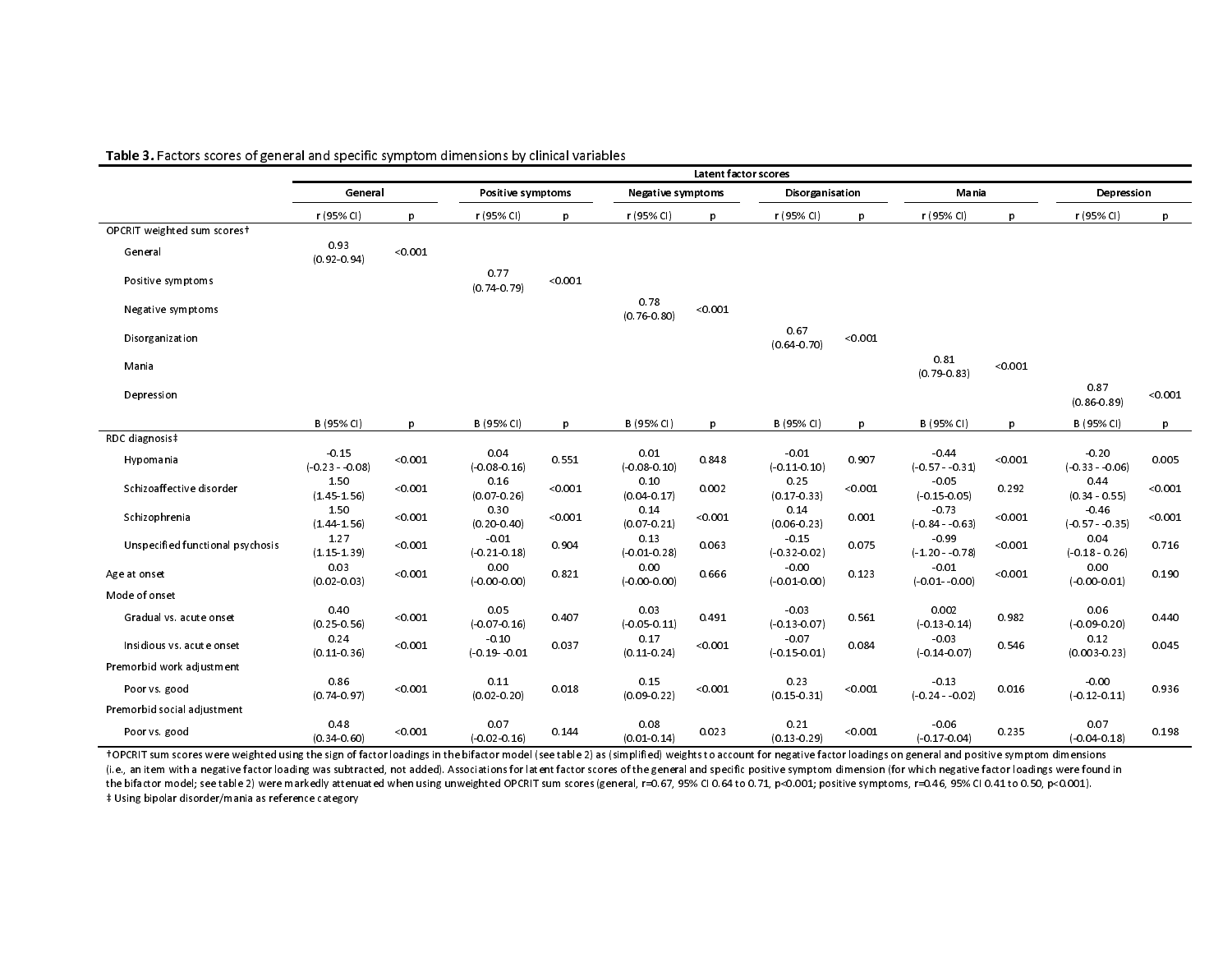Figure 1. Symptom profiles for general and specific psychosis dimensions by diagnosis (for publication in print)†



 † Explanatory Note: Symptom profiles are the mean factor scores for 1 general psychosis dimension and 5 specific psychosis (schizophrenia, schizoaffective disorder, hypomania, and bipolar disorder/mania). Factor scores are standardized with mean = 0 and SD=1. Given negative factor loadings were found for mania items on the general psychosis dimension, patients with low ratings on all OPCRIT items are assigned a factor score close to the mean=0, whereas patients with high ratings on mania items but low ratings on other psychotic symptoms are assigned a negative factor score and patients with low ratings on mania items but high ratings on other psychotic symptoms are assigned a positive factor score. Symptom profiles showed high (positive) mean scores for schizophrenia on the general psychosis dimension as well as on the specific positive, negative, and disorganized symptom dimension, but low (negative) mean scores on the specific manic and depressive symptom dimension. There were also high (positive) mean scores on the general psychosis and specific positive, negative, and disorganized symptom dimension for schizoaffective disorder. However, on the specific manic symptom dimension, mean scores for schizoaffective disorders were higher than for schizophrenia and comparable to the mean scores of bipolar disorder/mania. Mean scores on the specific depressive symptom dimension were higher in schizoaffective disorder than in all other diagnostic categories. Low (negative) mean scores were found for bipolar disorder/mania and hypomania on the general psychosis dimension as well as on the specific positive, negative, disorganized, and depressive symptom dimension. However, compared with other diagnostic the specific positive, negative, and depressive symptom dimension. However, compared with other diagnostic symptom dimension. However, compared with other disorganized, and the state of the state of the state of the state categories, mean scores were significantly higher on the specific mania dimension for these diagnoses.